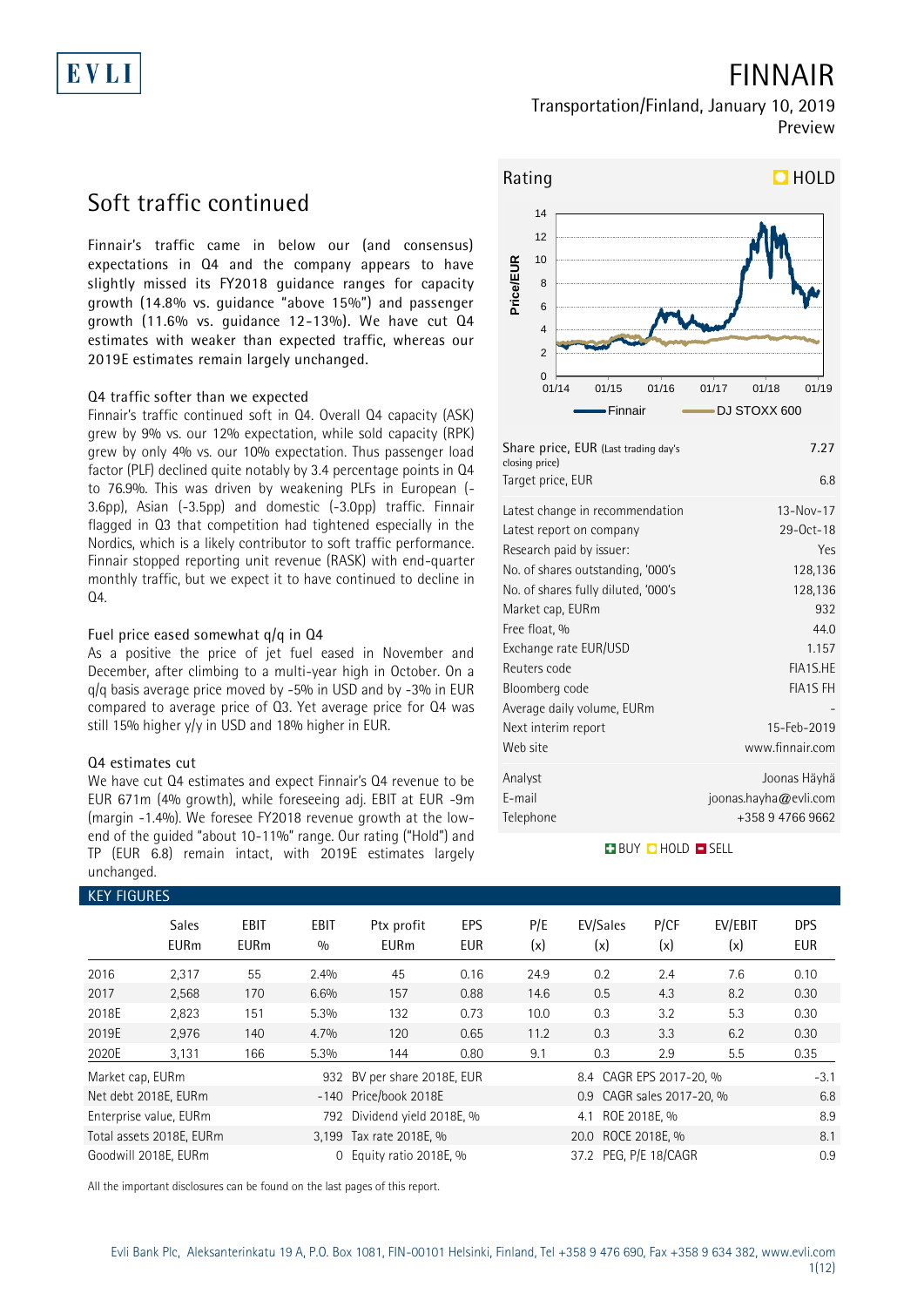**Transportation/Finland, January 10, 2019 Preview**

## **Operating model**

|                                      |              |                 |                |            |            |                |            |                         |           |             |                                 |                                         | <b>IICVICW</b> |
|--------------------------------------|--------------|-----------------|----------------|------------|------------|----------------|------------|-------------------------|-----------|-------------|---------------------------------|-----------------------------------------|----------------|
|                                      |              |                 |                |            |            |                |            |                         |           |             |                                 |                                         |                |
|                                      |              | Operating model |                |            |            |                |            |                         |           |             |                                 |                                         |                |
| FINNAIR                              | 2015         | 2016            | 2017           | 2017       | 2017       | 2017           | 2017       | 2018                    | 2018      | 2018        | 2018E                           | 2018E                                   | 2019E          |
| lEURm                                | $\mathsf{f}$ | $\mathsf{f}$    | Q <sub>1</sub> | 02         | 03         | Q <sub>4</sub> | <b>IY</b>  | Q <sub>1</sub>          | 02        | Q3          | Q <sub>4</sub>                  | FY                                      | $\mathsf{FY}$  |
| Passengers (thousands)               | 10294        | 10866           | 2604           | 3070       | 3275       | 2956           | 11905      | 3018                    | 3456      | 3653        | 3155                            | 13281                                   | 13960          |
| v/v change                           | 7%           | 6%              | 4%             | 10%        | 10%        | 14%            | 10%        | 16%                     | 13%       | 12%         | 7%                              | 12%                                     | 5%             |
| ASK (mkm)                            | 31836        | 33 914          | 8 1 2 8        | 9095       | 10 093     | 9 607          | 36 922     | 9 6 6 6                 | 10 718    | 11 528      | 10 473                          | 42 3 8 6                                | 44 5 52        |
| v/v change                           | 3%           | 7%              | 0%             | 7%         | 11%        | 17%            | 9%         | 19%                     | 18%       | 14%         | 9%                              | 15%                                     | 5%             |
| RPK (mkm)                            | 25 5 9 2     | 27 065          | 6617           | 7617       | 8798       | 7718           | 30 749     | 8016                    | 8 8 4 7   | 9 7 4 3     | 8 0 5 5                         | 34 660                                  | 36 446         |
| v/v chanae                           | 3%           | 6%              | 3%             | 16%        | 15%        | 20%            | 14%        | 21%                     | 16%       | 11%         | 4%                              | 13%                                     | 5%             |
| Load factor (RPK/ASK), PLF           | 80.4 %       | 79.8 %          | 81.4%          | 83.7 %     | 87.2%      | 80.3 %         | 83.3 %     | 82.9%                   | 82.5%     | 84.5%       | 76.9%                           | 81.8%                                   | 81.8%          |
| v/v change                           | $0.2%-p$     | $-0.6% - p$     | $2.6%-p$       | $6.3% - p$ | $2.9% - p$ | $2.0%-p$       | $3.5% - p$ | $1.5% - p$              | $-1.2%-p$ | $-2.7% - p$ | $-3.4% - p$                     | $-1.5% - p$                             | $0.0%-p$       |
| Total revenue                        | 2255         | 2317            | 555            | 633        | 735        | 645            | 2569       | 635                     | 715       | 801         | 671                             | 2823                                    | 2976           |
| YoY change                           | $-1%$        | 3%              | 3%             | 11%        | 15%        | 13%            | 11%        | 15%                     | 13%       | 9%          | 4%                              | 10%                                     | 5%             |
| Other income                         | 85           | 76              | 20             | 19         | 18         | 20             | 77         | 20                      | 18        | 18          | 18                              | 73                                      | 72             |
| Staff costs                          | -353         | -363            | -91            | $-107$     | -113       | $-113$         | $-423$     | $-106$                  | $-116$    | $-109$      | $-102$                          | $-433$                                  | $-448$         |
| v/v change                           | 2%           | 3%              | $-2%$          | 15%        | 29%        | 25%            | 17%        | 17%                     | 8%        | $-3%$       | $-10%$                          | 2%                                      | 3%             |
| % of revenue                         | 16%          | 16%             | 16%            | 17%        | 15%        | 18%            | 16%        | 17%                     | 16%       | 14%         | 15%                             | 15%                                     | 15%            |
| Fuel                                 | -596         | -492            | $-112$         | $-114$     | $-124$     | $-122$         | $-472$     | $-127$                  | $-145$    | $-163$      | $-155$                          | $-591$                                  | -680           |
| v/y change                           | $-10%$       | $-17%$          | $-8%$          | $-9%$      | $-4%$      | 6%             | $-4%$      | 14%                     | 27%       | 31%         | 27%                             | 25%                                     | 15%            |
| % of revenue                         | 26%          | 21%             | 20%            | 18%        | 17%        | 19%            | 18%        | 20%                     | 20%       | 20%         | 23%                             | 21%                                     | 23%            |
| Other OPEX                           | $-1160$      | -1268           | $-322$         | -328       | -328       | -336           | $-1314$    | $-343$                  | $-349$    | $-363$      | $-364$                          | $-1419$                                 | $-1461$        |
| v/v change                           | 3%           | 9%              | 4%             | 5%         | 2%         | 3%             | 4%         | 6%                      | 6%        | 11%         | 8%                              | 8%                                      | 3%             |
| % of revenue                         | 51%          | 55%             | 58%            | 52%        | 45%        | 52%            | 51%        | 54%                     | 49%       | 45%         | 54%                             | 50%                                     | 49%            |
| <b>Comparable EBITDAR</b>            | 231          | 270             | 50             | 103        | 189        | 94             | 436        | 79                      | 123       | 184         | 68                              | 453                                     | 459            |
| Comp. EBITDAR-%                      | 9.9%         | 11.3%           | 8.7%           | 15.8%      | 25.1%      | 14.1<br>96     | 16.5%      | 12.0%                   | 16.8%     | 22.5%       | 9.8%                            | 15.6 %                                  | 15.1 %         |
| Operating lease payment for aircraft | $-99$        | $-110$          | $-30$          | $-35$      | $-35$      | $-36$          | $-137$     | $-39$                   | $-40$     | $-38$       | $-39$                           | $-156$                                  | $-165$         |
| Comparable EBITDA                    | 132          | 161             | 20             | 68         | 154        | 58             | 300        | 40                      | 84        | 146         | 29                              | 298                                     | 294            |
| Depreciation                         | $-108$       | $-106$          | $-29$          | $-30$      | $-35$      | $-35$          | $-129$     | $-36$                   | $-36$     | $-38$       | $-38$                           | $-147$                                  | $-154$         |
| Comparable EBIT                      | 24           | 55              | -9             | 37         | 119        | 23             | 171        | $\overline{\mathbf{4}}$ | 48        | 108         | -9                              | 151                                     | 140            |
| Comp. EBIT-%                         | 1.0%         | 2.3%            | $-1.5%$        | 5.7%       | 15.8%      | 3.4%           | 6.4%       | 0.6%                    | 6.6%      | 13.2 %      | $-1.4%$                         | 5.2%                                    | 4.6 %          |
| IAC & fair value changes             | 98           | 61              | $-1$           | 52         | 3          |                | 54         | $\overline{2}$          | $-8$      | $-3$        | $\Omega$                        | $-9$                                    | $\Omega$       |
| EBIT                                 | 122          | 116             | $-10$          | 89         | 122        | 24             | 225        | 6                       | 40        | 106         | -9<br>$C = \{1, 2, \ldots, n\}$ | 142<br>a activity of the automobile and | 140            |

*Sources: Finnair, Evli estimates*

## **Fuel spot price development and hedging**

Finnair hedges its fuel purchases for 24 months forward on a rolling basis, with the degree of hedging decreasing towards the end of the hedging period. The higher and lower limits of the degree of hedging are 90% and 60% for the following six months.

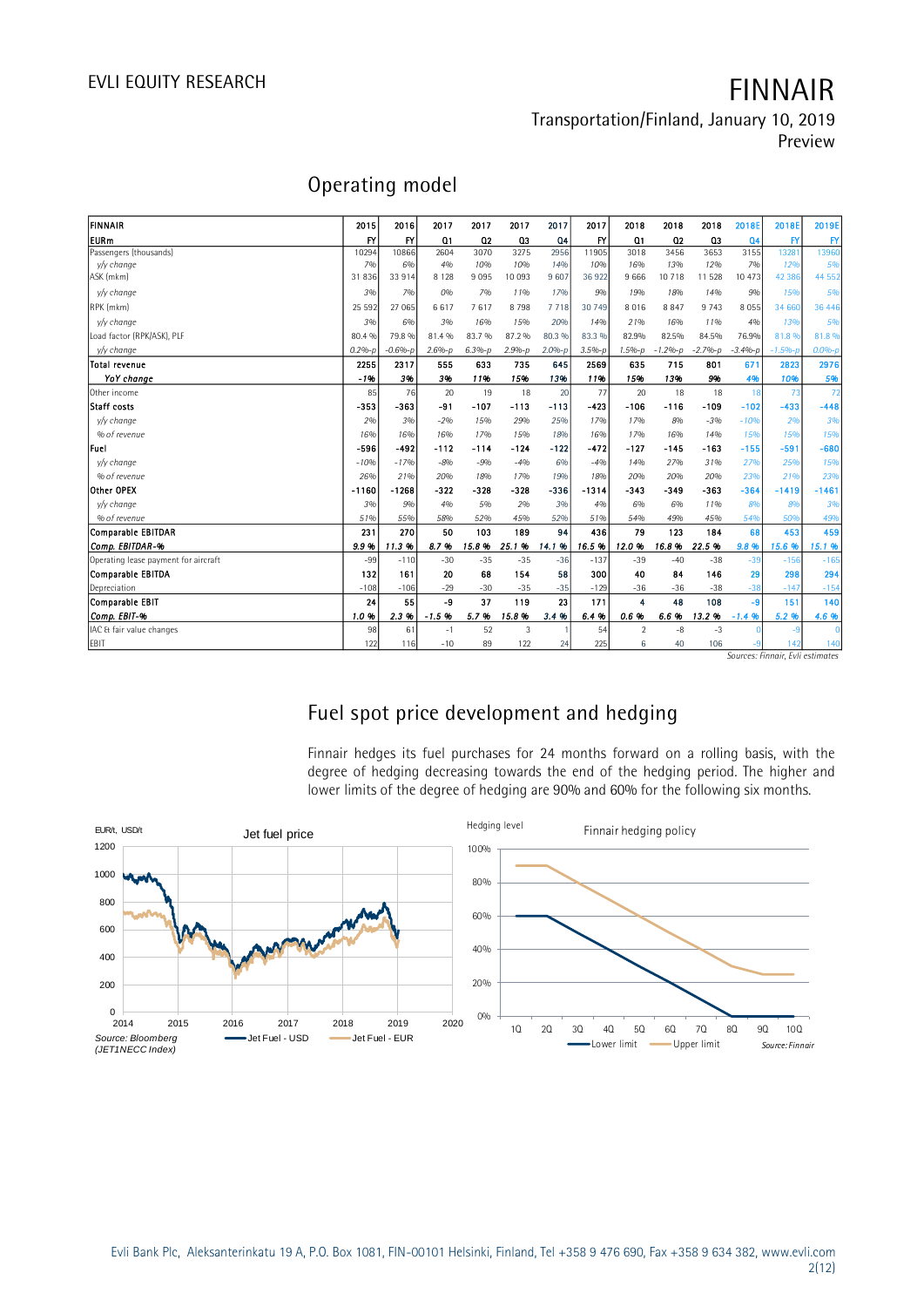### **Transportation/Finland, January 10, 2019 Preview**

## **Finnair valuation vs. peers**

Our model treats Finnair's EUR 200m hybrid bond as 100% equity. Our estimates exclude IAC and fair value changes, but include hybrid interest. If the EUR 200m hybrid bond is removed from equity, Finnair's P/B is 1.0-1.1x in FY18-19E. On our estimates Finnair generates ROCE of ~7-8% in FY18-20E vs. our WACC of 8.9%.

| <b>MCAP</b><br>EV/EBITDA EV/EBITDA EV/EBITDA<br>EV/EBIT<br>EV/EBIT<br>EV/EBIT<br>P/E<br>P/E<br>P/E<br>P/B<br>P/B<br>P/B<br>local FX<br>19<br>20<br>19<br>20<br>FINNAIR PEER GROUP<br>18<br>19<br>20<br>18<br>19<br>20<br>18<br>18<br>Primary European peers<br>SAS AB<br>8570<br>3.8x<br>5.0x<br>5.7x<br>7.2x<br>9.5x<br>5.4x<br>1.2x<br>0.9x<br>3.5x<br>6.1x<br>7.4x<br>1.1x<br>International Consolidated Airlines Group<br>11911<br>3.2x<br>2.9x<br>4.5x<br>4.2x<br>4.1x<br>5.8x<br>5.8x<br>5.4x<br>3.0x<br>1.6x<br>1.3x<br>1.1x<br>Air France-KLM SA<br>4014<br>2.4x<br>2.3x<br>2.0x<br>7.6x<br>7.4x<br>6.7x<br>5.3x<br>1.3x<br>1.1x<br>0.9x<br>6.0x<br>6.2x<br>Deutsche Lufthansa AG<br>9523<br>2.6x<br>2.7x<br>2.4x<br>4.4x<br>4.8x<br>4.1x<br>4.7x<br>4.9x<br>4.5x<br>0.8x<br>0.7x<br>0.6x<br>Norwegian Air Shuttle ASA<br>8086<br>33.8x<br>41.9x<br>2.4x<br>3.6x<br>16.8x<br>3.5x<br>Other European peers<br>Aegean Airlines SA<br>522<br>3.0x<br>2.6x<br>2.5x<br>3.1x<br>2.9x<br>8.6x<br>8.2x<br>7.4x<br>1.9x<br>1.8x<br>3.6x<br>1.6x<br>7.9x<br>7.9x<br>easyJet plc<br>4550<br>5.6x<br>5.5x<br>5.3x<br>7.6x<br>9.6x<br>9.8x<br>9.2x<br>1.4x<br>1.3x<br>1.2x<br>Flybe Group PLC<br>35<br>5.8x<br>18.4x<br>4.9x<br>0.4x<br>0.5x<br>0.4x<br>5.7x<br>3.5x<br>5.3x<br>7.8x<br>2.4x<br>Ryanair Holdings Plc<br>11872<br>7.0x<br>6.2x<br>10.6x<br>9.4x<br>11.0x<br>10.3x<br>8.6x<br>2.0x<br>1.7x<br>Wizz Air Holdings Plc<br>2151<br>2.9x<br>2.8x<br>2.2x<br>3.8x<br>3.8x<br>3.1x<br>14.3x<br>11.8x<br>9.7x<br>2.6x<br>1.8x<br>1.5x<br>North American peers<br>American Airlines Group, Inc.<br>15393<br>6.8x<br>5.7x<br>5.6x<br>10.7x<br>8.6x<br>8.3x<br>7.2x<br>5.6x<br>5.3x<br>8.9x<br>3.9x<br>2.6x<br>33232<br>7.9x<br>Delta Air Lines, Inc.<br>5.5x<br>4.4x<br>4.1x<br>6.3x<br>5.9x<br>8.7x<br>7.3x<br>6.8x<br>2.4x<br>1.9x<br>1.5x<br>JetBlue Airways Corporation<br>5251<br>5.1x<br>3.9x<br>8.7x<br>7.6x<br>6.1x<br>11.5x<br>9.1x<br>7.3x<br>1.0x<br>0.9x<br>0.8x<br>4.6x<br>7.8x<br>Southwest Airlines Co.<br>27598<br>6.3x<br>5.7x<br>5.2x<br>8.6x<br>7.2x<br>11.9x<br>10.1x<br>9.3x<br>2.4x<br>2.0x<br>1.8x<br>Spirit Airlines, Inc.<br>4058<br>9.3x<br>7.0x<br>6.6x<br>13.4x<br>9.6x<br>9.2x<br>13.6x<br>9.7x<br>8.9x<br>2.1x<br>1.7x<br>1.4x<br>United Continental Holdings, Inc.<br>22822<br>5.7x<br>4.9x<br>4.5x<br>9.3x<br>7.6x<br>6.9x<br>9.6x<br>7.6x<br>6.9x<br>2.2x<br>1.8x<br>1.4x<br>WestJet<br>2081<br>4.9x<br>3.8x<br>26.4x<br>14.1x<br>8.9x<br>28.1x<br>13.6x<br>0.9x<br>0.9x<br>0.8x<br>6.1x<br>9.1x<br>Primary European peers median<br>2.9x<br>3.0x<br>2.9x<br>5.1x<br>6.0x<br>6.0x<br>5.9x<br>6.0x<br>5.3x<br>1.3x<br>1.1x<br>0.9x<br>Finnair (Evli est)*<br>0.9x<br>2.7x<br>3.0x<br>2.7x<br>5.3x<br>6.2x<br>5.5x<br>10.0x<br>11.2x<br>9.1x<br>0.8x<br>0.8x<br>$-7%$<br>$-1%$<br>$-8%$<br>4%<br>70%<br>Finnair discount/premium to primary peer group median*<br>4%<br>$-8%$<br>69%<br>86%<br>$-30%$<br>$-23%$<br>$-12%$<br>EBIT-%<br>EBIT-%<br>ROCE-%<br>ROCE-%<br>ROCE-%<br>ROE-%<br>Div yield<br>Div yield<br>Div yield<br>EBIT-%<br><b>ROE-%</b><br><b>ROE-%</b><br><b>FINNAIR PEER GROUP</b><br>Ticker<br>18<br>19<br>20<br>18<br>19<br>20<br>18<br>19<br>20<br>18<br>19<br>20<br>Primary European peers<br>SAS AB<br>SAS-SE<br>0.2%<br>0.2%<br>0.2%<br>5.4%<br>4.3%<br>5.8%<br>13.1%<br>9.4%<br>12.0%<br>19.5%<br>14.7%<br>16.6%<br>International Consolidated Airlines Group<br>IAG-GB<br>4.4%<br>4.6%<br>5.0%<br>13.2%<br>12.3%<br>12.3%<br>17.6%<br>16.2%<br>15.8%<br>27.1%<br>23.0%<br>21.2%<br>AF-FR<br>Air France-KLM SA<br>0.3%<br>0.6%<br>1.0%<br>5.0%<br>4.6%<br>5.0%<br>7.2%<br>6.7%<br>7.3%<br>18.7%<br>17.0%<br>16.9%<br>Deutsche Lufthansa AG<br>LHA-DE<br>4.1%<br>4.4%<br>4.8%<br>7.2%<br>11.5%<br>10.6%<br>10.9%<br>17.7%<br>15.1%<br>7.6%<br>7.6%<br>14.5%<br>Norwegian Air Shuttle ASA<br>NAS-NO<br>$-0.6%$<br>$-67.7%$<br>$-48.9%$<br>0.0%<br>$0.0\%$<br>0.1%<br>$-5.6%$<br>3.0%<br>$-6.6%$<br>$-0.6%$<br>2.9%<br>$-0.4%$<br>Other European peers<br>Aegean Airlines SA<br>AEGN-GR<br>6.6%<br>7.4%<br>7.4%<br>7.9%<br>25.2%<br>22.7%<br>22.6%<br>6.8%<br>6.9%<br>24.3%<br>21.4%<br>21.2%<br>EZJ-GB<br>4.9%<br>5.2%<br>5.6%<br>9.1%<br>9.1%<br>9.0%<br>10.9%<br>10.8%<br>10.5%<br>14.3%<br>13.3%<br>13.2%<br>easyJet plc<br>FLYB-GB<br>Flybe Group PLC<br>$0.0\%$<br>$-0.5%$<br>$-25.9%$<br>$-9.8%$<br>9.1%<br>0.0%<br>4.1%<br>$-2.3%$<br>1.9%<br>Ryanair Holdings Plc<br>RY4C-IE<br>1.0%<br>16.2%<br>15.4%<br>16.5%<br>22.0%<br>1.0%<br>0.8%<br>13.5%<br>13.6%<br>14.8%<br>19.8%<br>19.8%<br>Wizz Air Holdings Plc<br>WIZZ-GB<br>14.0%<br>16.7%<br>0.0%<br>$0.0\%$<br>$0.0\%$<br>13.0%<br>14.6%<br>15.8%<br>17.6%<br>18.3%<br>15.3%<br>15.1%<br>North American peers<br>American Airlines Group, Inc.<br>AAL-US<br>7.7%<br>9.2%<br>11.2%<br>1.2%<br>1.3%<br>1.3%<br>9.3%<br>8.9%<br>10.9%<br>123.4%<br>70.4%<br>48.2%<br>DAL-US<br>27.2%<br>Delta Air Lines, Inc.<br>2.7%<br>3.0%<br>3.3%<br>11.9%<br>13.4%<br>13.1%<br>14.2%<br>15.6%<br>14.8%<br>25.7%<br>22.5%<br>JBLU-US<br>0.0%<br>8.9%<br>8.6%<br>9.8%<br>10.9%<br>$9.1\%$<br>9.9%<br>JetBlue Airways Corporation<br>$0.0\%$<br>$0.0\%$<br>10.2%<br>11.3%<br>10.7%<br>LUV-US<br>15.0%<br>20.0%<br>Southwest Airlines Co.<br>1.2%<br>1.4%<br>1.6%<br>14.3%<br>14.6%<br>16.6%<br>17.9%<br>17.5%<br>20.3%<br>19.0%<br>SAVE-US<br>Spirit Airlines, Inc.<br>$0.0\%$<br>$0.0\%$<br>0.0%<br>16.0%<br>14.9%<br>9.9%<br>11.7%<br>10.7%<br>15.6%<br>17.7%<br>13.1%<br>16.2%<br>UAL-US<br>0.0%<br>$0.0\%$<br>$0.0\%$<br>9.9%<br>9.9%<br>11.7%<br>12.8%<br>12.1%<br>22.8%<br>23.1%<br>United Continental Holdings, Inc.<br>8.8%<br>20.6%<br>WJA-CA<br>4.7%<br>2.8%<br>5.0%<br>7.8%<br>3.3%<br>6.5%<br>WestJet<br>3.1%<br>3.3%<br>3.1%<br>2.8%<br>6.8%<br>8.9% |                               |      |      | generates ROCE of ~7-8% in FY18-20E vs. our WACC of 8.9%. |      |      |      |        |       |        |       |       |       |
|----------------------------------------------------------------------------------------------------------------------------------------------------------------------------------------------------------------------------------------------------------------------------------------------------------------------------------------------------------------------------------------------------------------------------------------------------------------------------------------------------------------------------------------------------------------------------------------------------------------------------------------------------------------------------------------------------------------------------------------------------------------------------------------------------------------------------------------------------------------------------------------------------------------------------------------------------------------------------------------------------------------------------------------------------------------------------------------------------------------------------------------------------------------------------------------------------------------------------------------------------------------------------------------------------------------------------------------------------------------------------------------------------------------------------------------------------------------------------------------------------------------------------------------------------------------------------------------------------------------------------------------------------------------------------------------------------------------------------------------------------------------------------------------------------------------------------------------------------------------------------------------------------------------------------------------------------------------------------------------------------------------------------------------------------------------------------------------------------------------------------------------------------------------------------------------------------------------------------------------------------------------------------------------------------------------------------------------------------------------------------------------------------------------------------------------------------------------------------------------------------------------------------------------------------------------------------------------------------------------------------------------------------------------------------------------------------------------------------------------------------------------------------------------------------------------------------------------------------------------------------------------------------------------------------------------------------------------------------------------------------------------------------------------------------------------------------------------------------------------------------------------------------------------------------------------------------------------------------------------------------------------------------------------------------------------------------------------------------------------------------------------------------------------------------------------------------------------------------------------------------------------------------------------------------------------------------------------------------------------------------------------------------------------------------------------------------------------------------------------------------------------------------------------------------------------------------------------------------------------------------------------------------------------------------------------------------------------------------------------------------------------------------------------------------------------------------------------------------------------------------------------------------------------------------------------------------------------------------------------------------------------------------------------------------------------------------------------------------------------------------------------------------------------------------------------------------------------------------------------------------------------------------------------------------------------------------------------------------------------------------------------------------------------------------------------------------------------------------------------------------------------------------------------------------------------------------------------------------------------------------------------------------------------------------------------------------------------------------------------------------------------------------------------------------------------------------------------------------------------------------------------------------------------------------------------------------------------------------------------------------------------------------------------------------------------------------------------------------------------------------------------------------------------------------------------------------------------------------------------------------------------------------------------------------------------------------------------------------------------------------------------------------------------------------------------------------------------------------------------------------------------|-------------------------------|------|------|-----------------------------------------------------------|------|------|------|--------|-------|--------|-------|-------|-------|
|                                                                                                                                                                                                                                                                                                                                                                                                                                                                                                                                                                                                                                                                                                                                                                                                                                                                                                                                                                                                                                                                                                                                                                                                                                                                                                                                                                                                                                                                                                                                                                                                                                                                                                                                                                                                                                                                                                                                                                                                                                                                                                                                                                                                                                                                                                                                                                                                                                                                                                                                                                                                                                                                                                                                                                                                                                                                                                                                                                                                                                                                                                                                                                                                                                                                                                                                                                                                                                                                                                                                                                                                                                                                                                                                                                                                                                                                                                                                                                                                                                                                                                                                                                                                                                                                                                                                                                                                                                                                                                                                                                                                                                                                                                                                                                                                                                                                                                                                                                                                                                                                                                                                                                                                                                                                                                                                                                                                                                                                                                                                                                                                                                                                                                                                                                |                               |      |      |                                                           |      |      |      |        |       |        |       |       |       |
|                                                                                                                                                                                                                                                                                                                                                                                                                                                                                                                                                                                                                                                                                                                                                                                                                                                                                                                                                                                                                                                                                                                                                                                                                                                                                                                                                                                                                                                                                                                                                                                                                                                                                                                                                                                                                                                                                                                                                                                                                                                                                                                                                                                                                                                                                                                                                                                                                                                                                                                                                                                                                                                                                                                                                                                                                                                                                                                                                                                                                                                                                                                                                                                                                                                                                                                                                                                                                                                                                                                                                                                                                                                                                                                                                                                                                                                                                                                                                                                                                                                                                                                                                                                                                                                                                                                                                                                                                                                                                                                                                                                                                                                                                                                                                                                                                                                                                                                                                                                                                                                                                                                                                                                                                                                                                                                                                                                                                                                                                                                                                                                                                                                                                                                                                                |                               |      |      |                                                           |      |      |      |        |       |        |       |       |       |
|                                                                                                                                                                                                                                                                                                                                                                                                                                                                                                                                                                                                                                                                                                                                                                                                                                                                                                                                                                                                                                                                                                                                                                                                                                                                                                                                                                                                                                                                                                                                                                                                                                                                                                                                                                                                                                                                                                                                                                                                                                                                                                                                                                                                                                                                                                                                                                                                                                                                                                                                                                                                                                                                                                                                                                                                                                                                                                                                                                                                                                                                                                                                                                                                                                                                                                                                                                                                                                                                                                                                                                                                                                                                                                                                                                                                                                                                                                                                                                                                                                                                                                                                                                                                                                                                                                                                                                                                                                                                                                                                                                                                                                                                                                                                                                                                                                                                                                                                                                                                                                                                                                                                                                                                                                                                                                                                                                                                                                                                                                                                                                                                                                                                                                                                                                |                               |      |      |                                                           |      |      |      |        |       |        |       |       |       |
|                                                                                                                                                                                                                                                                                                                                                                                                                                                                                                                                                                                                                                                                                                                                                                                                                                                                                                                                                                                                                                                                                                                                                                                                                                                                                                                                                                                                                                                                                                                                                                                                                                                                                                                                                                                                                                                                                                                                                                                                                                                                                                                                                                                                                                                                                                                                                                                                                                                                                                                                                                                                                                                                                                                                                                                                                                                                                                                                                                                                                                                                                                                                                                                                                                                                                                                                                                                                                                                                                                                                                                                                                                                                                                                                                                                                                                                                                                                                                                                                                                                                                                                                                                                                                                                                                                                                                                                                                                                                                                                                                                                                                                                                                                                                                                                                                                                                                                                                                                                                                                                                                                                                                                                                                                                                                                                                                                                                                                                                                                                                                                                                                                                                                                                                                                |                               |      |      |                                                           |      |      |      |        |       |        |       |       |       |
|                                                                                                                                                                                                                                                                                                                                                                                                                                                                                                                                                                                                                                                                                                                                                                                                                                                                                                                                                                                                                                                                                                                                                                                                                                                                                                                                                                                                                                                                                                                                                                                                                                                                                                                                                                                                                                                                                                                                                                                                                                                                                                                                                                                                                                                                                                                                                                                                                                                                                                                                                                                                                                                                                                                                                                                                                                                                                                                                                                                                                                                                                                                                                                                                                                                                                                                                                                                                                                                                                                                                                                                                                                                                                                                                                                                                                                                                                                                                                                                                                                                                                                                                                                                                                                                                                                                                                                                                                                                                                                                                                                                                                                                                                                                                                                                                                                                                                                                                                                                                                                                                                                                                                                                                                                                                                                                                                                                                                                                                                                                                                                                                                                                                                                                                                                |                               |      |      |                                                           |      |      |      |        |       |        |       |       |       |
|                                                                                                                                                                                                                                                                                                                                                                                                                                                                                                                                                                                                                                                                                                                                                                                                                                                                                                                                                                                                                                                                                                                                                                                                                                                                                                                                                                                                                                                                                                                                                                                                                                                                                                                                                                                                                                                                                                                                                                                                                                                                                                                                                                                                                                                                                                                                                                                                                                                                                                                                                                                                                                                                                                                                                                                                                                                                                                                                                                                                                                                                                                                                                                                                                                                                                                                                                                                                                                                                                                                                                                                                                                                                                                                                                                                                                                                                                                                                                                                                                                                                                                                                                                                                                                                                                                                                                                                                                                                                                                                                                                                                                                                                                                                                                                                                                                                                                                                                                                                                                                                                                                                                                                                                                                                                                                                                                                                                                                                                                                                                                                                                                                                                                                                                                                |                               |      |      |                                                           |      |      |      |        |       |        |       |       |       |
|                                                                                                                                                                                                                                                                                                                                                                                                                                                                                                                                                                                                                                                                                                                                                                                                                                                                                                                                                                                                                                                                                                                                                                                                                                                                                                                                                                                                                                                                                                                                                                                                                                                                                                                                                                                                                                                                                                                                                                                                                                                                                                                                                                                                                                                                                                                                                                                                                                                                                                                                                                                                                                                                                                                                                                                                                                                                                                                                                                                                                                                                                                                                                                                                                                                                                                                                                                                                                                                                                                                                                                                                                                                                                                                                                                                                                                                                                                                                                                                                                                                                                                                                                                                                                                                                                                                                                                                                                                                                                                                                                                                                                                                                                                                                                                                                                                                                                                                                                                                                                                                                                                                                                                                                                                                                                                                                                                                                                                                                                                                                                                                                                                                                                                                                                                |                               |      |      |                                                           |      |      |      |        |       |        |       |       |       |
|                                                                                                                                                                                                                                                                                                                                                                                                                                                                                                                                                                                                                                                                                                                                                                                                                                                                                                                                                                                                                                                                                                                                                                                                                                                                                                                                                                                                                                                                                                                                                                                                                                                                                                                                                                                                                                                                                                                                                                                                                                                                                                                                                                                                                                                                                                                                                                                                                                                                                                                                                                                                                                                                                                                                                                                                                                                                                                                                                                                                                                                                                                                                                                                                                                                                                                                                                                                                                                                                                                                                                                                                                                                                                                                                                                                                                                                                                                                                                                                                                                                                                                                                                                                                                                                                                                                                                                                                                                                                                                                                                                                                                                                                                                                                                                                                                                                                                                                                                                                                                                                                                                                                                                                                                                                                                                                                                                                                                                                                                                                                                                                                                                                                                                                                                                |                               |      |      |                                                           |      |      |      |        |       |        |       |       |       |
|                                                                                                                                                                                                                                                                                                                                                                                                                                                                                                                                                                                                                                                                                                                                                                                                                                                                                                                                                                                                                                                                                                                                                                                                                                                                                                                                                                                                                                                                                                                                                                                                                                                                                                                                                                                                                                                                                                                                                                                                                                                                                                                                                                                                                                                                                                                                                                                                                                                                                                                                                                                                                                                                                                                                                                                                                                                                                                                                                                                                                                                                                                                                                                                                                                                                                                                                                                                                                                                                                                                                                                                                                                                                                                                                                                                                                                                                                                                                                                                                                                                                                                                                                                                                                                                                                                                                                                                                                                                                                                                                                                                                                                                                                                                                                                                                                                                                                                                                                                                                                                                                                                                                                                                                                                                                                                                                                                                                                                                                                                                                                                                                                                                                                                                                                                |                               |      |      |                                                           |      |      |      |        |       |        |       |       |       |
|                                                                                                                                                                                                                                                                                                                                                                                                                                                                                                                                                                                                                                                                                                                                                                                                                                                                                                                                                                                                                                                                                                                                                                                                                                                                                                                                                                                                                                                                                                                                                                                                                                                                                                                                                                                                                                                                                                                                                                                                                                                                                                                                                                                                                                                                                                                                                                                                                                                                                                                                                                                                                                                                                                                                                                                                                                                                                                                                                                                                                                                                                                                                                                                                                                                                                                                                                                                                                                                                                                                                                                                                                                                                                                                                                                                                                                                                                                                                                                                                                                                                                                                                                                                                                                                                                                                                                                                                                                                                                                                                                                                                                                                                                                                                                                                                                                                                                                                                                                                                                                                                                                                                                                                                                                                                                                                                                                                                                                                                                                                                                                                                                                                                                                                                                                |                               |      |      |                                                           |      |      |      |        |       |        |       |       |       |
|                                                                                                                                                                                                                                                                                                                                                                                                                                                                                                                                                                                                                                                                                                                                                                                                                                                                                                                                                                                                                                                                                                                                                                                                                                                                                                                                                                                                                                                                                                                                                                                                                                                                                                                                                                                                                                                                                                                                                                                                                                                                                                                                                                                                                                                                                                                                                                                                                                                                                                                                                                                                                                                                                                                                                                                                                                                                                                                                                                                                                                                                                                                                                                                                                                                                                                                                                                                                                                                                                                                                                                                                                                                                                                                                                                                                                                                                                                                                                                                                                                                                                                                                                                                                                                                                                                                                                                                                                                                                                                                                                                                                                                                                                                                                                                                                                                                                                                                                                                                                                                                                                                                                                                                                                                                                                                                                                                                                                                                                                                                                                                                                                                                                                                                                                                |                               |      |      |                                                           |      |      |      |        |       |        |       |       |       |
|                                                                                                                                                                                                                                                                                                                                                                                                                                                                                                                                                                                                                                                                                                                                                                                                                                                                                                                                                                                                                                                                                                                                                                                                                                                                                                                                                                                                                                                                                                                                                                                                                                                                                                                                                                                                                                                                                                                                                                                                                                                                                                                                                                                                                                                                                                                                                                                                                                                                                                                                                                                                                                                                                                                                                                                                                                                                                                                                                                                                                                                                                                                                                                                                                                                                                                                                                                                                                                                                                                                                                                                                                                                                                                                                                                                                                                                                                                                                                                                                                                                                                                                                                                                                                                                                                                                                                                                                                                                                                                                                                                                                                                                                                                                                                                                                                                                                                                                                                                                                                                                                                                                                                                                                                                                                                                                                                                                                                                                                                                                                                                                                                                                                                                                                                                |                               |      |      |                                                           |      |      |      |        |       |        |       |       |       |
|                                                                                                                                                                                                                                                                                                                                                                                                                                                                                                                                                                                                                                                                                                                                                                                                                                                                                                                                                                                                                                                                                                                                                                                                                                                                                                                                                                                                                                                                                                                                                                                                                                                                                                                                                                                                                                                                                                                                                                                                                                                                                                                                                                                                                                                                                                                                                                                                                                                                                                                                                                                                                                                                                                                                                                                                                                                                                                                                                                                                                                                                                                                                                                                                                                                                                                                                                                                                                                                                                                                                                                                                                                                                                                                                                                                                                                                                                                                                                                                                                                                                                                                                                                                                                                                                                                                                                                                                                                                                                                                                                                                                                                                                                                                                                                                                                                                                                                                                                                                                                                                                                                                                                                                                                                                                                                                                                                                                                                                                                                                                                                                                                                                                                                                                                                |                               |      |      |                                                           |      |      |      |        |       |        |       |       |       |
|                                                                                                                                                                                                                                                                                                                                                                                                                                                                                                                                                                                                                                                                                                                                                                                                                                                                                                                                                                                                                                                                                                                                                                                                                                                                                                                                                                                                                                                                                                                                                                                                                                                                                                                                                                                                                                                                                                                                                                                                                                                                                                                                                                                                                                                                                                                                                                                                                                                                                                                                                                                                                                                                                                                                                                                                                                                                                                                                                                                                                                                                                                                                                                                                                                                                                                                                                                                                                                                                                                                                                                                                                                                                                                                                                                                                                                                                                                                                                                                                                                                                                                                                                                                                                                                                                                                                                                                                                                                                                                                                                                                                                                                                                                                                                                                                                                                                                                                                                                                                                                                                                                                                                                                                                                                                                                                                                                                                                                                                                                                                                                                                                                                                                                                                                                |                               |      |      |                                                           |      |      |      |        |       |        |       |       |       |
|                                                                                                                                                                                                                                                                                                                                                                                                                                                                                                                                                                                                                                                                                                                                                                                                                                                                                                                                                                                                                                                                                                                                                                                                                                                                                                                                                                                                                                                                                                                                                                                                                                                                                                                                                                                                                                                                                                                                                                                                                                                                                                                                                                                                                                                                                                                                                                                                                                                                                                                                                                                                                                                                                                                                                                                                                                                                                                                                                                                                                                                                                                                                                                                                                                                                                                                                                                                                                                                                                                                                                                                                                                                                                                                                                                                                                                                                                                                                                                                                                                                                                                                                                                                                                                                                                                                                                                                                                                                                                                                                                                                                                                                                                                                                                                                                                                                                                                                                                                                                                                                                                                                                                                                                                                                                                                                                                                                                                                                                                                                                                                                                                                                                                                                                                                |                               |      |      |                                                           |      |      |      |        |       |        |       |       |       |
|                                                                                                                                                                                                                                                                                                                                                                                                                                                                                                                                                                                                                                                                                                                                                                                                                                                                                                                                                                                                                                                                                                                                                                                                                                                                                                                                                                                                                                                                                                                                                                                                                                                                                                                                                                                                                                                                                                                                                                                                                                                                                                                                                                                                                                                                                                                                                                                                                                                                                                                                                                                                                                                                                                                                                                                                                                                                                                                                                                                                                                                                                                                                                                                                                                                                                                                                                                                                                                                                                                                                                                                                                                                                                                                                                                                                                                                                                                                                                                                                                                                                                                                                                                                                                                                                                                                                                                                                                                                                                                                                                                                                                                                                                                                                                                                                                                                                                                                                                                                                                                                                                                                                                                                                                                                                                                                                                                                                                                                                                                                                                                                                                                                                                                                                                                |                               |      |      |                                                           |      |      |      |        |       |        |       |       |       |
|                                                                                                                                                                                                                                                                                                                                                                                                                                                                                                                                                                                                                                                                                                                                                                                                                                                                                                                                                                                                                                                                                                                                                                                                                                                                                                                                                                                                                                                                                                                                                                                                                                                                                                                                                                                                                                                                                                                                                                                                                                                                                                                                                                                                                                                                                                                                                                                                                                                                                                                                                                                                                                                                                                                                                                                                                                                                                                                                                                                                                                                                                                                                                                                                                                                                                                                                                                                                                                                                                                                                                                                                                                                                                                                                                                                                                                                                                                                                                                                                                                                                                                                                                                                                                                                                                                                                                                                                                                                                                                                                                                                                                                                                                                                                                                                                                                                                                                                                                                                                                                                                                                                                                                                                                                                                                                                                                                                                                                                                                                                                                                                                                                                                                                                                                                |                               |      |      |                                                           |      |      |      |        |       |        |       |       |       |
|                                                                                                                                                                                                                                                                                                                                                                                                                                                                                                                                                                                                                                                                                                                                                                                                                                                                                                                                                                                                                                                                                                                                                                                                                                                                                                                                                                                                                                                                                                                                                                                                                                                                                                                                                                                                                                                                                                                                                                                                                                                                                                                                                                                                                                                                                                                                                                                                                                                                                                                                                                                                                                                                                                                                                                                                                                                                                                                                                                                                                                                                                                                                                                                                                                                                                                                                                                                                                                                                                                                                                                                                                                                                                                                                                                                                                                                                                                                                                                                                                                                                                                                                                                                                                                                                                                                                                                                                                                                                                                                                                                                                                                                                                                                                                                                                                                                                                                                                                                                                                                                                                                                                                                                                                                                                                                                                                                                                                                                                                                                                                                                                                                                                                                                                                                |                               |      |      |                                                           |      |      |      |        |       |        |       |       |       |
|                                                                                                                                                                                                                                                                                                                                                                                                                                                                                                                                                                                                                                                                                                                                                                                                                                                                                                                                                                                                                                                                                                                                                                                                                                                                                                                                                                                                                                                                                                                                                                                                                                                                                                                                                                                                                                                                                                                                                                                                                                                                                                                                                                                                                                                                                                                                                                                                                                                                                                                                                                                                                                                                                                                                                                                                                                                                                                                                                                                                                                                                                                                                                                                                                                                                                                                                                                                                                                                                                                                                                                                                                                                                                                                                                                                                                                                                                                                                                                                                                                                                                                                                                                                                                                                                                                                                                                                                                                                                                                                                                                                                                                                                                                                                                                                                                                                                                                                                                                                                                                                                                                                                                                                                                                                                                                                                                                                                                                                                                                                                                                                                                                                                                                                                                                |                               |      |      |                                                           |      |      |      |        |       |        |       |       |       |
|                                                                                                                                                                                                                                                                                                                                                                                                                                                                                                                                                                                                                                                                                                                                                                                                                                                                                                                                                                                                                                                                                                                                                                                                                                                                                                                                                                                                                                                                                                                                                                                                                                                                                                                                                                                                                                                                                                                                                                                                                                                                                                                                                                                                                                                                                                                                                                                                                                                                                                                                                                                                                                                                                                                                                                                                                                                                                                                                                                                                                                                                                                                                                                                                                                                                                                                                                                                                                                                                                                                                                                                                                                                                                                                                                                                                                                                                                                                                                                                                                                                                                                                                                                                                                                                                                                                                                                                                                                                                                                                                                                                                                                                                                                                                                                                                                                                                                                                                                                                                                                                                                                                                                                                                                                                                                                                                                                                                                                                                                                                                                                                                                                                                                                                                                                |                               |      |      |                                                           |      |      |      |        |       |        |       |       |       |
|                                                                                                                                                                                                                                                                                                                                                                                                                                                                                                                                                                                                                                                                                                                                                                                                                                                                                                                                                                                                                                                                                                                                                                                                                                                                                                                                                                                                                                                                                                                                                                                                                                                                                                                                                                                                                                                                                                                                                                                                                                                                                                                                                                                                                                                                                                                                                                                                                                                                                                                                                                                                                                                                                                                                                                                                                                                                                                                                                                                                                                                                                                                                                                                                                                                                                                                                                                                                                                                                                                                                                                                                                                                                                                                                                                                                                                                                                                                                                                                                                                                                                                                                                                                                                                                                                                                                                                                                                                                                                                                                                                                                                                                                                                                                                                                                                                                                                                                                                                                                                                                                                                                                                                                                                                                                                                                                                                                                                                                                                                                                                                                                                                                                                                                                                                |                               |      |      |                                                           |      |      |      |        |       |        |       |       |       |
|                                                                                                                                                                                                                                                                                                                                                                                                                                                                                                                                                                                                                                                                                                                                                                                                                                                                                                                                                                                                                                                                                                                                                                                                                                                                                                                                                                                                                                                                                                                                                                                                                                                                                                                                                                                                                                                                                                                                                                                                                                                                                                                                                                                                                                                                                                                                                                                                                                                                                                                                                                                                                                                                                                                                                                                                                                                                                                                                                                                                                                                                                                                                                                                                                                                                                                                                                                                                                                                                                                                                                                                                                                                                                                                                                                                                                                                                                                                                                                                                                                                                                                                                                                                                                                                                                                                                                                                                                                                                                                                                                                                                                                                                                                                                                                                                                                                                                                                                                                                                                                                                                                                                                                                                                                                                                                                                                                                                                                                                                                                                                                                                                                                                                                                                                                |                               |      |      |                                                           |      |      |      |        |       |        |       |       |       |
|                                                                                                                                                                                                                                                                                                                                                                                                                                                                                                                                                                                                                                                                                                                                                                                                                                                                                                                                                                                                                                                                                                                                                                                                                                                                                                                                                                                                                                                                                                                                                                                                                                                                                                                                                                                                                                                                                                                                                                                                                                                                                                                                                                                                                                                                                                                                                                                                                                                                                                                                                                                                                                                                                                                                                                                                                                                                                                                                                                                                                                                                                                                                                                                                                                                                                                                                                                                                                                                                                                                                                                                                                                                                                                                                                                                                                                                                                                                                                                                                                                                                                                                                                                                                                                                                                                                                                                                                                                                                                                                                                                                                                                                                                                                                                                                                                                                                                                                                                                                                                                                                                                                                                                                                                                                                                                                                                                                                                                                                                                                                                                                                                                                                                                                                                                |                               |      |      |                                                           |      |      |      |        |       |        |       |       |       |
|                                                                                                                                                                                                                                                                                                                                                                                                                                                                                                                                                                                                                                                                                                                                                                                                                                                                                                                                                                                                                                                                                                                                                                                                                                                                                                                                                                                                                                                                                                                                                                                                                                                                                                                                                                                                                                                                                                                                                                                                                                                                                                                                                                                                                                                                                                                                                                                                                                                                                                                                                                                                                                                                                                                                                                                                                                                                                                                                                                                                                                                                                                                                                                                                                                                                                                                                                                                                                                                                                                                                                                                                                                                                                                                                                                                                                                                                                                                                                                                                                                                                                                                                                                                                                                                                                                                                                                                                                                                                                                                                                                                                                                                                                                                                                                                                                                                                                                                                                                                                                                                                                                                                                                                                                                                                                                                                                                                                                                                                                                                                                                                                                                                                                                                                                                |                               |      |      |                                                           |      |      |      |        |       |        |       |       |       |
|                                                                                                                                                                                                                                                                                                                                                                                                                                                                                                                                                                                                                                                                                                                                                                                                                                                                                                                                                                                                                                                                                                                                                                                                                                                                                                                                                                                                                                                                                                                                                                                                                                                                                                                                                                                                                                                                                                                                                                                                                                                                                                                                                                                                                                                                                                                                                                                                                                                                                                                                                                                                                                                                                                                                                                                                                                                                                                                                                                                                                                                                                                                                                                                                                                                                                                                                                                                                                                                                                                                                                                                                                                                                                                                                                                                                                                                                                                                                                                                                                                                                                                                                                                                                                                                                                                                                                                                                                                                                                                                                                                                                                                                                                                                                                                                                                                                                                                                                                                                                                                                                                                                                                                                                                                                                                                                                                                                                                                                                                                                                                                                                                                                                                                                                                                |                               |      |      |                                                           |      |      |      |        |       |        |       |       |       |
|                                                                                                                                                                                                                                                                                                                                                                                                                                                                                                                                                                                                                                                                                                                                                                                                                                                                                                                                                                                                                                                                                                                                                                                                                                                                                                                                                                                                                                                                                                                                                                                                                                                                                                                                                                                                                                                                                                                                                                                                                                                                                                                                                                                                                                                                                                                                                                                                                                                                                                                                                                                                                                                                                                                                                                                                                                                                                                                                                                                                                                                                                                                                                                                                                                                                                                                                                                                                                                                                                                                                                                                                                                                                                                                                                                                                                                                                                                                                                                                                                                                                                                                                                                                                                                                                                                                                                                                                                                                                                                                                                                                                                                                                                                                                                                                                                                                                                                                                                                                                                                                                                                                                                                                                                                                                                                                                                                                                                                                                                                                                                                                                                                                                                                                                                                |                               |      |      |                                                           |      |      |      |        |       |        |       |       |       |
|                                                                                                                                                                                                                                                                                                                                                                                                                                                                                                                                                                                                                                                                                                                                                                                                                                                                                                                                                                                                                                                                                                                                                                                                                                                                                                                                                                                                                                                                                                                                                                                                                                                                                                                                                                                                                                                                                                                                                                                                                                                                                                                                                                                                                                                                                                                                                                                                                                                                                                                                                                                                                                                                                                                                                                                                                                                                                                                                                                                                                                                                                                                                                                                                                                                                                                                                                                                                                                                                                                                                                                                                                                                                                                                                                                                                                                                                                                                                                                                                                                                                                                                                                                                                                                                                                                                                                                                                                                                                                                                                                                                                                                                                                                                                                                                                                                                                                                                                                                                                                                                                                                                                                                                                                                                                                                                                                                                                                                                                                                                                                                                                                                                                                                                                                                |                               |      |      |                                                           |      |      |      |        |       |        |       |       |       |
|                                                                                                                                                                                                                                                                                                                                                                                                                                                                                                                                                                                                                                                                                                                                                                                                                                                                                                                                                                                                                                                                                                                                                                                                                                                                                                                                                                                                                                                                                                                                                                                                                                                                                                                                                                                                                                                                                                                                                                                                                                                                                                                                                                                                                                                                                                                                                                                                                                                                                                                                                                                                                                                                                                                                                                                                                                                                                                                                                                                                                                                                                                                                                                                                                                                                                                                                                                                                                                                                                                                                                                                                                                                                                                                                                                                                                                                                                                                                                                                                                                                                                                                                                                                                                                                                                                                                                                                                                                                                                                                                                                                                                                                                                                                                                                                                                                                                                                                                                                                                                                                                                                                                                                                                                                                                                                                                                                                                                                                                                                                                                                                                                                                                                                                                                                |                               |      |      |                                                           |      |      |      |        |       |        |       |       |       |
|                                                                                                                                                                                                                                                                                                                                                                                                                                                                                                                                                                                                                                                                                                                                                                                                                                                                                                                                                                                                                                                                                                                                                                                                                                                                                                                                                                                                                                                                                                                                                                                                                                                                                                                                                                                                                                                                                                                                                                                                                                                                                                                                                                                                                                                                                                                                                                                                                                                                                                                                                                                                                                                                                                                                                                                                                                                                                                                                                                                                                                                                                                                                                                                                                                                                                                                                                                                                                                                                                                                                                                                                                                                                                                                                                                                                                                                                                                                                                                                                                                                                                                                                                                                                                                                                                                                                                                                                                                                                                                                                                                                                                                                                                                                                                                                                                                                                                                                                                                                                                                                                                                                                                                                                                                                                                                                                                                                                                                                                                                                                                                                                                                                                                                                                                                |                               |      |      |                                                           |      |      |      |        |       |        |       |       |       |
|                                                                                                                                                                                                                                                                                                                                                                                                                                                                                                                                                                                                                                                                                                                                                                                                                                                                                                                                                                                                                                                                                                                                                                                                                                                                                                                                                                                                                                                                                                                                                                                                                                                                                                                                                                                                                                                                                                                                                                                                                                                                                                                                                                                                                                                                                                                                                                                                                                                                                                                                                                                                                                                                                                                                                                                                                                                                                                                                                                                                                                                                                                                                                                                                                                                                                                                                                                                                                                                                                                                                                                                                                                                                                                                                                                                                                                                                                                                                                                                                                                                                                                                                                                                                                                                                                                                                                                                                                                                                                                                                                                                                                                                                                                                                                                                                                                                                                                                                                                                                                                                                                                                                                                                                                                                                                                                                                                                                                                                                                                                                                                                                                                                                                                                                                                |                               |      |      |                                                           |      |      |      |        |       |        |       |       |       |
|                                                                                                                                                                                                                                                                                                                                                                                                                                                                                                                                                                                                                                                                                                                                                                                                                                                                                                                                                                                                                                                                                                                                                                                                                                                                                                                                                                                                                                                                                                                                                                                                                                                                                                                                                                                                                                                                                                                                                                                                                                                                                                                                                                                                                                                                                                                                                                                                                                                                                                                                                                                                                                                                                                                                                                                                                                                                                                                                                                                                                                                                                                                                                                                                                                                                                                                                                                                                                                                                                                                                                                                                                                                                                                                                                                                                                                                                                                                                                                                                                                                                                                                                                                                                                                                                                                                                                                                                                                                                                                                                                                                                                                                                                                                                                                                                                                                                                                                                                                                                                                                                                                                                                                                                                                                                                                                                                                                                                                                                                                                                                                                                                                                                                                                                                                |                               |      |      |                                                           |      |      |      |        |       |        |       |       |       |
|                                                                                                                                                                                                                                                                                                                                                                                                                                                                                                                                                                                                                                                                                                                                                                                                                                                                                                                                                                                                                                                                                                                                                                                                                                                                                                                                                                                                                                                                                                                                                                                                                                                                                                                                                                                                                                                                                                                                                                                                                                                                                                                                                                                                                                                                                                                                                                                                                                                                                                                                                                                                                                                                                                                                                                                                                                                                                                                                                                                                                                                                                                                                                                                                                                                                                                                                                                                                                                                                                                                                                                                                                                                                                                                                                                                                                                                                                                                                                                                                                                                                                                                                                                                                                                                                                                                                                                                                                                                                                                                                                                                                                                                                                                                                                                                                                                                                                                                                                                                                                                                                                                                                                                                                                                                                                                                                                                                                                                                                                                                                                                                                                                                                                                                                                                |                               |      |      |                                                           |      |      |      |        |       |        |       |       |       |
|                                                                                                                                                                                                                                                                                                                                                                                                                                                                                                                                                                                                                                                                                                                                                                                                                                                                                                                                                                                                                                                                                                                                                                                                                                                                                                                                                                                                                                                                                                                                                                                                                                                                                                                                                                                                                                                                                                                                                                                                                                                                                                                                                                                                                                                                                                                                                                                                                                                                                                                                                                                                                                                                                                                                                                                                                                                                                                                                                                                                                                                                                                                                                                                                                                                                                                                                                                                                                                                                                                                                                                                                                                                                                                                                                                                                                                                                                                                                                                                                                                                                                                                                                                                                                                                                                                                                                                                                                                                                                                                                                                                                                                                                                                                                                                                                                                                                                                                                                                                                                                                                                                                                                                                                                                                                                                                                                                                                                                                                                                                                                                                                                                                                                                                                                                |                               |      |      |                                                           |      |      |      |        |       |        |       |       |       |
|                                                                                                                                                                                                                                                                                                                                                                                                                                                                                                                                                                                                                                                                                                                                                                                                                                                                                                                                                                                                                                                                                                                                                                                                                                                                                                                                                                                                                                                                                                                                                                                                                                                                                                                                                                                                                                                                                                                                                                                                                                                                                                                                                                                                                                                                                                                                                                                                                                                                                                                                                                                                                                                                                                                                                                                                                                                                                                                                                                                                                                                                                                                                                                                                                                                                                                                                                                                                                                                                                                                                                                                                                                                                                                                                                                                                                                                                                                                                                                                                                                                                                                                                                                                                                                                                                                                                                                                                                                                                                                                                                                                                                                                                                                                                                                                                                                                                                                                                                                                                                                                                                                                                                                                                                                                                                                                                                                                                                                                                                                                                                                                                                                                                                                                                                                |                               |      |      |                                                           |      |      |      |        |       |        |       |       |       |
|                                                                                                                                                                                                                                                                                                                                                                                                                                                                                                                                                                                                                                                                                                                                                                                                                                                                                                                                                                                                                                                                                                                                                                                                                                                                                                                                                                                                                                                                                                                                                                                                                                                                                                                                                                                                                                                                                                                                                                                                                                                                                                                                                                                                                                                                                                                                                                                                                                                                                                                                                                                                                                                                                                                                                                                                                                                                                                                                                                                                                                                                                                                                                                                                                                                                                                                                                                                                                                                                                                                                                                                                                                                                                                                                                                                                                                                                                                                                                                                                                                                                                                                                                                                                                                                                                                                                                                                                                                                                                                                                                                                                                                                                                                                                                                                                                                                                                                                                                                                                                                                                                                                                                                                                                                                                                                                                                                                                                                                                                                                                                                                                                                                                                                                                                                |                               |      |      |                                                           |      |      |      |        |       |        |       |       |       |
|                                                                                                                                                                                                                                                                                                                                                                                                                                                                                                                                                                                                                                                                                                                                                                                                                                                                                                                                                                                                                                                                                                                                                                                                                                                                                                                                                                                                                                                                                                                                                                                                                                                                                                                                                                                                                                                                                                                                                                                                                                                                                                                                                                                                                                                                                                                                                                                                                                                                                                                                                                                                                                                                                                                                                                                                                                                                                                                                                                                                                                                                                                                                                                                                                                                                                                                                                                                                                                                                                                                                                                                                                                                                                                                                                                                                                                                                                                                                                                                                                                                                                                                                                                                                                                                                                                                                                                                                                                                                                                                                                                                                                                                                                                                                                                                                                                                                                                                                                                                                                                                                                                                                                                                                                                                                                                                                                                                                                                                                                                                                                                                                                                                                                                                                                                |                               |      |      |                                                           |      |      |      |        |       |        |       |       |       |
|                                                                                                                                                                                                                                                                                                                                                                                                                                                                                                                                                                                                                                                                                                                                                                                                                                                                                                                                                                                                                                                                                                                                                                                                                                                                                                                                                                                                                                                                                                                                                                                                                                                                                                                                                                                                                                                                                                                                                                                                                                                                                                                                                                                                                                                                                                                                                                                                                                                                                                                                                                                                                                                                                                                                                                                                                                                                                                                                                                                                                                                                                                                                                                                                                                                                                                                                                                                                                                                                                                                                                                                                                                                                                                                                                                                                                                                                                                                                                                                                                                                                                                                                                                                                                                                                                                                                                                                                                                                                                                                                                                                                                                                                                                                                                                                                                                                                                                                                                                                                                                                                                                                                                                                                                                                                                                                                                                                                                                                                                                                                                                                                                                                                                                                                                                |                               |      |      |                                                           |      |      |      |        |       |        |       |       |       |
|                                                                                                                                                                                                                                                                                                                                                                                                                                                                                                                                                                                                                                                                                                                                                                                                                                                                                                                                                                                                                                                                                                                                                                                                                                                                                                                                                                                                                                                                                                                                                                                                                                                                                                                                                                                                                                                                                                                                                                                                                                                                                                                                                                                                                                                                                                                                                                                                                                                                                                                                                                                                                                                                                                                                                                                                                                                                                                                                                                                                                                                                                                                                                                                                                                                                                                                                                                                                                                                                                                                                                                                                                                                                                                                                                                                                                                                                                                                                                                                                                                                                                                                                                                                                                                                                                                                                                                                                                                                                                                                                                                                                                                                                                                                                                                                                                                                                                                                                                                                                                                                                                                                                                                                                                                                                                                                                                                                                                                                                                                                                                                                                                                                                                                                                                                |                               |      |      |                                                           |      |      |      |        |       |        |       |       |       |
|                                                                                                                                                                                                                                                                                                                                                                                                                                                                                                                                                                                                                                                                                                                                                                                                                                                                                                                                                                                                                                                                                                                                                                                                                                                                                                                                                                                                                                                                                                                                                                                                                                                                                                                                                                                                                                                                                                                                                                                                                                                                                                                                                                                                                                                                                                                                                                                                                                                                                                                                                                                                                                                                                                                                                                                                                                                                                                                                                                                                                                                                                                                                                                                                                                                                                                                                                                                                                                                                                                                                                                                                                                                                                                                                                                                                                                                                                                                                                                                                                                                                                                                                                                                                                                                                                                                                                                                                                                                                                                                                                                                                                                                                                                                                                                                                                                                                                                                                                                                                                                                                                                                                                                                                                                                                                                                                                                                                                                                                                                                                                                                                                                                                                                                                                                |                               |      |      |                                                           |      |      |      |        |       |        |       |       |       |
|                                                                                                                                                                                                                                                                                                                                                                                                                                                                                                                                                                                                                                                                                                                                                                                                                                                                                                                                                                                                                                                                                                                                                                                                                                                                                                                                                                                                                                                                                                                                                                                                                                                                                                                                                                                                                                                                                                                                                                                                                                                                                                                                                                                                                                                                                                                                                                                                                                                                                                                                                                                                                                                                                                                                                                                                                                                                                                                                                                                                                                                                                                                                                                                                                                                                                                                                                                                                                                                                                                                                                                                                                                                                                                                                                                                                                                                                                                                                                                                                                                                                                                                                                                                                                                                                                                                                                                                                                                                                                                                                                                                                                                                                                                                                                                                                                                                                                                                                                                                                                                                                                                                                                                                                                                                                                                                                                                                                                                                                                                                                                                                                                                                                                                                                                                |                               |      |      |                                                           |      |      |      |        |       |        |       |       |       |
|                                                                                                                                                                                                                                                                                                                                                                                                                                                                                                                                                                                                                                                                                                                                                                                                                                                                                                                                                                                                                                                                                                                                                                                                                                                                                                                                                                                                                                                                                                                                                                                                                                                                                                                                                                                                                                                                                                                                                                                                                                                                                                                                                                                                                                                                                                                                                                                                                                                                                                                                                                                                                                                                                                                                                                                                                                                                                                                                                                                                                                                                                                                                                                                                                                                                                                                                                                                                                                                                                                                                                                                                                                                                                                                                                                                                                                                                                                                                                                                                                                                                                                                                                                                                                                                                                                                                                                                                                                                                                                                                                                                                                                                                                                                                                                                                                                                                                                                                                                                                                                                                                                                                                                                                                                                                                                                                                                                                                                                                                                                                                                                                                                                                                                                                                                |                               |      |      |                                                           |      |      |      |        |       |        |       |       |       |
|                                                                                                                                                                                                                                                                                                                                                                                                                                                                                                                                                                                                                                                                                                                                                                                                                                                                                                                                                                                                                                                                                                                                                                                                                                                                                                                                                                                                                                                                                                                                                                                                                                                                                                                                                                                                                                                                                                                                                                                                                                                                                                                                                                                                                                                                                                                                                                                                                                                                                                                                                                                                                                                                                                                                                                                                                                                                                                                                                                                                                                                                                                                                                                                                                                                                                                                                                                                                                                                                                                                                                                                                                                                                                                                                                                                                                                                                                                                                                                                                                                                                                                                                                                                                                                                                                                                                                                                                                                                                                                                                                                                                                                                                                                                                                                                                                                                                                                                                                                                                                                                                                                                                                                                                                                                                                                                                                                                                                                                                                                                                                                                                                                                                                                                                                                |                               |      |      |                                                           |      |      |      |        |       |        |       |       |       |
|                                                                                                                                                                                                                                                                                                                                                                                                                                                                                                                                                                                                                                                                                                                                                                                                                                                                                                                                                                                                                                                                                                                                                                                                                                                                                                                                                                                                                                                                                                                                                                                                                                                                                                                                                                                                                                                                                                                                                                                                                                                                                                                                                                                                                                                                                                                                                                                                                                                                                                                                                                                                                                                                                                                                                                                                                                                                                                                                                                                                                                                                                                                                                                                                                                                                                                                                                                                                                                                                                                                                                                                                                                                                                                                                                                                                                                                                                                                                                                                                                                                                                                                                                                                                                                                                                                                                                                                                                                                                                                                                                                                                                                                                                                                                                                                                                                                                                                                                                                                                                                                                                                                                                                                                                                                                                                                                                                                                                                                                                                                                                                                                                                                                                                                                                                |                               |      |      |                                                           |      |      |      |        |       |        |       |       |       |
|                                                                                                                                                                                                                                                                                                                                                                                                                                                                                                                                                                                                                                                                                                                                                                                                                                                                                                                                                                                                                                                                                                                                                                                                                                                                                                                                                                                                                                                                                                                                                                                                                                                                                                                                                                                                                                                                                                                                                                                                                                                                                                                                                                                                                                                                                                                                                                                                                                                                                                                                                                                                                                                                                                                                                                                                                                                                                                                                                                                                                                                                                                                                                                                                                                                                                                                                                                                                                                                                                                                                                                                                                                                                                                                                                                                                                                                                                                                                                                                                                                                                                                                                                                                                                                                                                                                                                                                                                                                                                                                                                                                                                                                                                                                                                                                                                                                                                                                                                                                                                                                                                                                                                                                                                                                                                                                                                                                                                                                                                                                                                                                                                                                                                                                                                                |                               |      |      |                                                           |      |      |      |        |       |        |       |       |       |
|                                                                                                                                                                                                                                                                                                                                                                                                                                                                                                                                                                                                                                                                                                                                                                                                                                                                                                                                                                                                                                                                                                                                                                                                                                                                                                                                                                                                                                                                                                                                                                                                                                                                                                                                                                                                                                                                                                                                                                                                                                                                                                                                                                                                                                                                                                                                                                                                                                                                                                                                                                                                                                                                                                                                                                                                                                                                                                                                                                                                                                                                                                                                                                                                                                                                                                                                                                                                                                                                                                                                                                                                                                                                                                                                                                                                                                                                                                                                                                                                                                                                                                                                                                                                                                                                                                                                                                                                                                                                                                                                                                                                                                                                                                                                                                                                                                                                                                                                                                                                                                                                                                                                                                                                                                                                                                                                                                                                                                                                                                                                                                                                                                                                                                                                                                |                               |      |      |                                                           |      |      |      |        |       |        |       |       |       |
|                                                                                                                                                                                                                                                                                                                                                                                                                                                                                                                                                                                                                                                                                                                                                                                                                                                                                                                                                                                                                                                                                                                                                                                                                                                                                                                                                                                                                                                                                                                                                                                                                                                                                                                                                                                                                                                                                                                                                                                                                                                                                                                                                                                                                                                                                                                                                                                                                                                                                                                                                                                                                                                                                                                                                                                                                                                                                                                                                                                                                                                                                                                                                                                                                                                                                                                                                                                                                                                                                                                                                                                                                                                                                                                                                                                                                                                                                                                                                                                                                                                                                                                                                                                                                                                                                                                                                                                                                                                                                                                                                                                                                                                                                                                                                                                                                                                                                                                                                                                                                                                                                                                                                                                                                                                                                                                                                                                                                                                                                                                                                                                                                                                                                                                                                                |                               |      |      |                                                           |      |      |      |        |       |        |       |       |       |
|                                                                                                                                                                                                                                                                                                                                                                                                                                                                                                                                                                                                                                                                                                                                                                                                                                                                                                                                                                                                                                                                                                                                                                                                                                                                                                                                                                                                                                                                                                                                                                                                                                                                                                                                                                                                                                                                                                                                                                                                                                                                                                                                                                                                                                                                                                                                                                                                                                                                                                                                                                                                                                                                                                                                                                                                                                                                                                                                                                                                                                                                                                                                                                                                                                                                                                                                                                                                                                                                                                                                                                                                                                                                                                                                                                                                                                                                                                                                                                                                                                                                                                                                                                                                                                                                                                                                                                                                                                                                                                                                                                                                                                                                                                                                                                                                                                                                                                                                                                                                                                                                                                                                                                                                                                                                                                                                                                                                                                                                                                                                                                                                                                                                                                                                                                |                               |      |      |                                                           |      |      |      |        |       |        |       |       |       |
|                                                                                                                                                                                                                                                                                                                                                                                                                                                                                                                                                                                                                                                                                                                                                                                                                                                                                                                                                                                                                                                                                                                                                                                                                                                                                                                                                                                                                                                                                                                                                                                                                                                                                                                                                                                                                                                                                                                                                                                                                                                                                                                                                                                                                                                                                                                                                                                                                                                                                                                                                                                                                                                                                                                                                                                                                                                                                                                                                                                                                                                                                                                                                                                                                                                                                                                                                                                                                                                                                                                                                                                                                                                                                                                                                                                                                                                                                                                                                                                                                                                                                                                                                                                                                                                                                                                                                                                                                                                                                                                                                                                                                                                                                                                                                                                                                                                                                                                                                                                                                                                                                                                                                                                                                                                                                                                                                                                                                                                                                                                                                                                                                                                                                                                                                                |                               |      |      |                                                           |      |      |      |        |       |        |       |       |       |
|                                                                                                                                                                                                                                                                                                                                                                                                                                                                                                                                                                                                                                                                                                                                                                                                                                                                                                                                                                                                                                                                                                                                                                                                                                                                                                                                                                                                                                                                                                                                                                                                                                                                                                                                                                                                                                                                                                                                                                                                                                                                                                                                                                                                                                                                                                                                                                                                                                                                                                                                                                                                                                                                                                                                                                                                                                                                                                                                                                                                                                                                                                                                                                                                                                                                                                                                                                                                                                                                                                                                                                                                                                                                                                                                                                                                                                                                                                                                                                                                                                                                                                                                                                                                                                                                                                                                                                                                                                                                                                                                                                                                                                                                                                                                                                                                                                                                                                                                                                                                                                                                                                                                                                                                                                                                                                                                                                                                                                                                                                                                                                                                                                                                                                                                                                |                               |      |      |                                                           |      |      |      |        |       |        |       |       |       |
|                                                                                                                                                                                                                                                                                                                                                                                                                                                                                                                                                                                                                                                                                                                                                                                                                                                                                                                                                                                                                                                                                                                                                                                                                                                                                                                                                                                                                                                                                                                                                                                                                                                                                                                                                                                                                                                                                                                                                                                                                                                                                                                                                                                                                                                                                                                                                                                                                                                                                                                                                                                                                                                                                                                                                                                                                                                                                                                                                                                                                                                                                                                                                                                                                                                                                                                                                                                                                                                                                                                                                                                                                                                                                                                                                                                                                                                                                                                                                                                                                                                                                                                                                                                                                                                                                                                                                                                                                                                                                                                                                                                                                                                                                                                                                                                                                                                                                                                                                                                                                                                                                                                                                                                                                                                                                                                                                                                                                                                                                                                                                                                                                                                                                                                                                                |                               |      |      |                                                           |      |      |      |        |       |        |       |       |       |
| FIA1S-FI<br>4.1%<br>4.7%<br>$6.7\%$<br>7.4 %<br>Finnair (Evli est)*<br>4.1%<br>4.8%<br>5.3%<br>5.3%<br>8.1 %<br>8.9%<br>7.6%<br>8.9%                                                                                                                                                                                                                                                                                                                                                                                                                                                                                                                                                                                                                                                                                                                                                                                                                                                                                                                                                                                                                                                                                                                                                                                                                                                                                                                                                                                                                                                                                                                                                                                                                                                                                                                                                                                                                                                                                                                                                                                                                                                                                                                                                                                                                                                                                                                                                                                                                                                                                                                                                                                                                                                                                                                                                                                                                                                                                                                                                                                                                                                                                                                                                                                                                                                                                                                                                                                                                                                                                                                                                                                                                                                                                                                                                                                                                                                                                                                                                                                                                                                                                                                                                                                                                                                                                                                                                                                                                                                                                                                                                                                                                                                                                                                                                                                                                                                                                                                                                                                                                                                                                                                                                                                                                                                                                                                                                                                                                                                                                                                                                                                                                           | Primary European peers median | 0.3% | 0.6% | 1.0%                                                      | 5.4% | 4.6% | 5.8% | 11.5 % | 9.4 % | 10.9 % | 18.7% | 15.1% | 16.6% |

*Source: Factset, Evli Research Note: Our model treats Finnair's EUR 200m hybrid bond as 100% equity. Our estimates exclude IAC and fair value changes, but include hybrid interest.*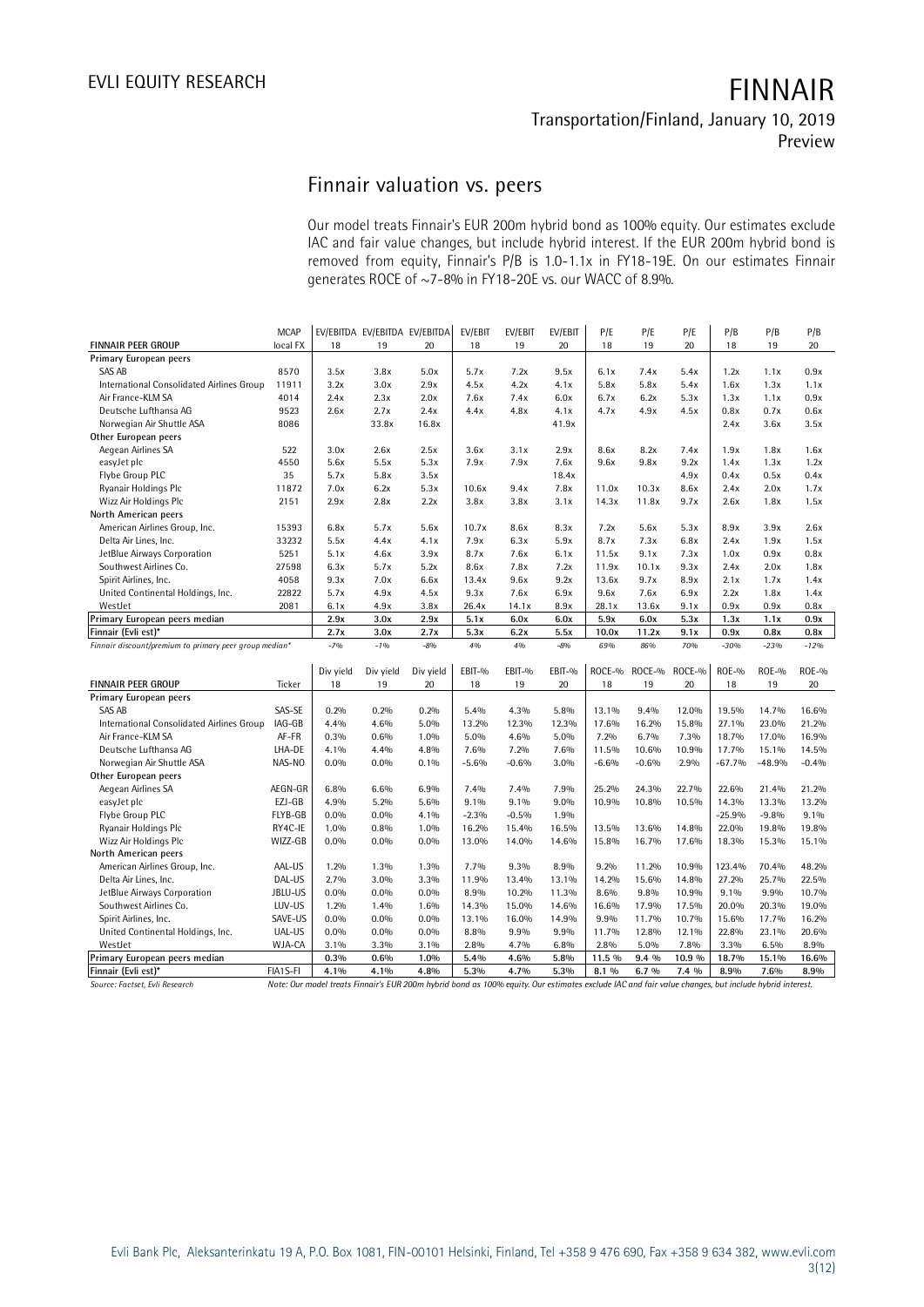### **Transportation/Finland, January 10, 2019 Preview**

| VALUATION RESULTS        | <b>BASE CASE DETAILS</b>   | VALUATION ASSUMPTIONS   | ASSUMPTIONS FOR WACC           |      |
|--------------------------|----------------------------|-------------------------|--------------------------------|------|
| Current share price      | 7.27 PV of Free Cash Flow  | 416 Long-term growth, % | 2.0 Risk-free interest rate, % | 2.25 |
| DCF share value          | 9.62 PV of Horizon value   | 623 WACC, %             | 8.9 Market risk premium, %     | 5.8  |
| Share price potential, % | 32.3 Unconsolidated equity | 0 Spread, %             | 0.5 Debt risk premium, %       | 2.8  |
| Maximum value            | 10.3 Marketable securities | 1,060 Minimum WACC, %   | 8.4 Equity beta coefficient    | 1.20 |
| Minimum value            | 9.0 Debt - dividend        | -920 Maximum WACC, %    | 9.4 Target debt ratio, %       | 20   |
| Horizon value, %         | 59.9 Value of stock        | 1,247 Nr of shares, Mn  | 128.1 Effective tax rate, %    | 25   |

| DCF valuation, EURm       | 2017    | 2018E   | 2019E       | 2020E   | 2021E          | 2022E    | 2023E       | 2024E    | 2025E          | 2026E    | 2027E   | Horizon |
|---------------------------|---------|---------|-------------|---------|----------------|----------|-------------|----------|----------------|----------|---------|---------|
| Net sales                 | 2,568   | 2,823   | 2,976       | 3,131   | 3,256          | 3,370    | 3,488       | 3,610    | 3,737          | 3,868    | 3,945   | 4,024   |
| Sales growth, %           | 10.9    | 9.9     | 5.4         | 5.2     | 4.0            | 3.5      | 3.5         | 3.5      | 3.5            | 3.5      | 2.0     | 2.0     |
| Operating income (EBIT)   | 170     | 151     | 140         | 166     | 182            | 169      | 174         | 181      | 187            | 155      | 158     | 161     |
| EBIT margin, %            | 6.6     | 5.3     | 4.7         | 5.3     | 5.6            | 5.0      | 5.0         | 5.0      | 5.0            | 4.0      | 4.0     | 4.0     |
| + Depreciation+amort.     | 129     | 147     | 154         | 174     | 186            | 196      | 197         | 198      | 200            | 203      | 207     |         |
| - Income taxes            | -3      | $-30$   | $-28$       | $-33$   | $-36$          | $-34$    | $-35$       | $-36$    | $-37$          | $-31$    | $-32$   |         |
| - Change in NWC           | 57      | 23      | 14          | 14      | 11             | 10       | 11          | 11       | 11             | 12       |         |         |
| NWC / Sales. %            | $-18.7$ | $-17.8$ | $-17.3$     | $-16.9$ | $-16.6$        | $-16.4$  | $-16.1$     | $-15.9$  | $-15.6$        | $-15.4$  | $-15.3$ |         |
| + Change in other liabs   | 79      | 0       | $\mathbf 0$ | 0       | $\overline{0}$ | $\Omega$ | $\mathbf 0$ | 0        | $\overline{0}$ | $\Omega$ | 0       |         |
| - Capital Expenditure     | $-237$  | $-330$  | $-290$      | $-290$  | $-290$         | $-200$   | $-210$      | $-220$   | $-230$         | $-240$   | $-250$  | $-255$  |
| Investments / Sales, %    | 9.2     | 11.7    | 9.7         | 9.3     | 8.9            | 5.9      | 6.0         | 6.1      | 6.2            | 6.2      | 6.3     | 6.3     |
| - Other items             | 16      | $-13$   | $-13$       | $-13$   | $\Omega$       | $\Omega$ | 0           | $\Omega$ | $\Omega$       | $\Omega$ | 0       |         |
| = Unlevered Free CF (FCF) | 211     | $-53$   | $-23$       | 18      | 53             | 141      | 137         | 133      | 131            | 99       | 90      | 1,335   |
| = Discounted FCF (DFCF)   |         | $-53$   | $-21$       | 15      | 41             | 101      | 89          | 80       | 72             | 50       | 42      | 623     |
|                           |         |         |             |         |                |          |             |          |                |          |         |         |
| $=$ DFCF min WACC         |         | $-53$   | $-21$       | 15      | 42             | 103      | 92          | 82       | 75             | 52       | 44      | 700     |
| $=$ DFCF max WACC         |         | $-53$   | $-21$       | 15      | 40             | 99       | 87          | 78       | 70             | 48       | 40      | 557     |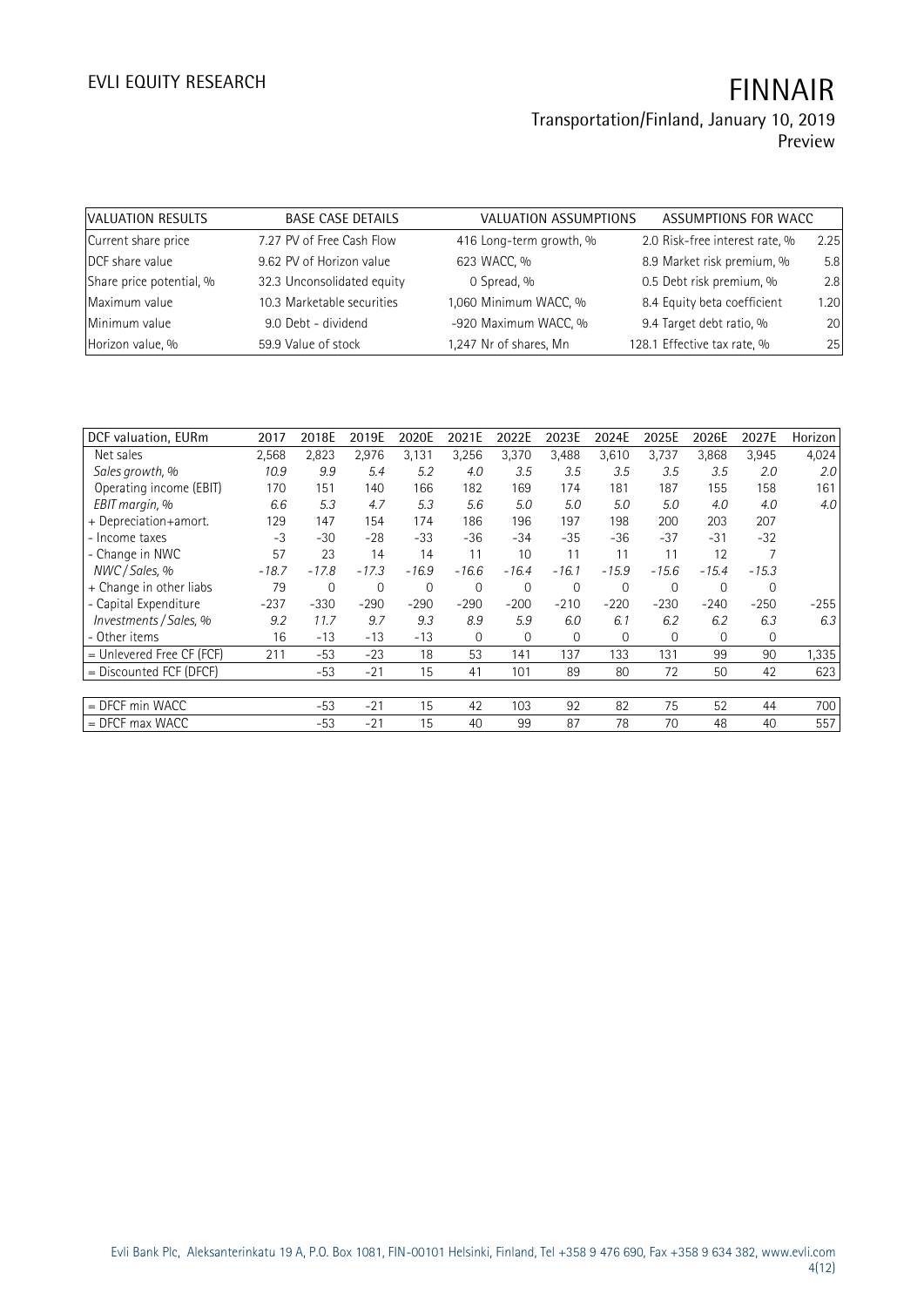# **Transportation/Finland, January 10, 2019**

**Preview**

| <b>INTERIM FIGURES</b>               |                |        |        |        |       |                |        |        |         |       |       |       |
|--------------------------------------|----------------|--------|--------|--------|-------|----------------|--------|--------|---------|-------|-------|-------|
| EVLI ESTIMATES, EURm                 | 201701         | 201702 | 201703 | 201704 | 2017  | 2018Q1         | 201802 | 201803 | 2018Q4E | 2018E | 2019E | 2020E |
| Net sales                            | 554            | 633    | 735    | 645    | 2,568 | 635            | 715    | 801    | 671     | 2,823 | 2,976 | 3,131 |
| EBITDA                               | 20             | 68     | 154    | 58     | 300   | 40             | 84     | 146    | 29      | 297   | 294   | 340   |
| EBITDA margin (%)                    | 3.6            | 10.7   | 20.9   | 9.0    | 11.7  | 6.2            | 11.7   | 18.2   | 4.3     | 10.5  | 9.9   | 10.9  |
| EBIT                                 | $-9$           | 38     | 119    | 23     | 170   | $\overline{4}$ | 48     | 108    | $-9$    | 151   | 140   | 166   |
| EBIT margin (%)                      | $-1.6$         | 5.9    | 16.2   | 3.5    | 6.6   | 0.6            | 6.7    | 13.5   | $-1.4$  | 5.3   | 4.7   | 5.3   |
| Net financial items                  | 0              | $-6$   | $-5$   | $-3$   | $-14$ | $-4$           | $-5$   | $-5$   | $-4$    | $-18$ | $-20$ | $-22$ |
| Pre-tax profit                       | $-9$           | 32     | 114    | 20     | 157   | $\mathbf 0$    | 43     | 103    | $-13$   | 132   | 120   | 144   |
| Tax                                  | $\overline{2}$ | $-6$   | $-23$  | $-4$   | $-31$ | $\Omega$       | $-9$   | $-21$  | 3       | $-26$ | $-24$ | $-29$ |
| Tax rate (%)                         | 20.0           | 20.0   | 20.0   | 20.0   | 20.0  | 20.0           | 20.0   | 20.0   | 20.0    | 20.0  | 20.0  | 20.0  |
| Net profit                           | $-10$          | 22     | 88     | 13     | 113   | $-3$           | 31     | 79     | $-14$   | 93    | 83    | 103   |
| EPS                                  | $-0.08$        | 0.17   | 0.69   | 0.10   | 0.88  | $-0.03$        | 0.24   | 0.62   | $-0.11$ | 0.73  | 0.65  | 0.80  |
| EPS adjusted (diluted no. of shares) | $-0.08$        | 0.17   | 0.69   | 0.10   | 0.88  | $-0.03$        | 0.24   | 0.62   | $-0.11$ | 0.73  | 0.65  | 0.80  |
| Dividend per share                   | 0.00           | 0.00   | 0.00   | 0.00   | 0.30  | 0.00           | 0.00   | 0.00   | 0.00    | 0.30  | 0.30  | 0.35  |
| SALES, EURm                          |                |        |        |        |       |                |        |        |         |       |       |       |
| Group total                          | 554            | 633    | 735    | 645    | 2,568 | 635            | 715    | 801    | 671     | 2,823 | 2,976 | 3,131 |
| Total                                | 554            | 633    | 735    | 645    | 2,568 | 635            | 715    | 801    | 671     | 2,823 | 2,976 | 3,131 |
| SALES GROWTH, Y/Y %                  |                |        |        |        |       |                |        |        |         |       |       |       |
| Group total                          | 3.4            | 11.2   | 14.7   | 13.2   | 10.9  | 14.6           | 12.9   | 8.9    | 4.0     | 9.9   | 5.4   | 5.2   |
| Total                                | 3.4            | 11.2   | 14.7   | 13.2   | 10.9  | 14.6           | 12.9   | 8.9    | 4.0     | 9.9   | 5.4   | 5.2   |
| EBIT, EURm                           |                |        |        |        |       |                |        |        |         |       |       |       |
| Group total                          | $-9$           | 38     | 119    | 23     | 170   | $\overline{4}$ | 48     | 108    | $-9$    | 151   | 140   | 166   |
| Total                                | $-9$           | 38     | 119    | 23     | 170   | 4              | 48     | 108    | $-9$    | 151   | 140   | 166   |
| EBIT margin, %                       |                |        |        |        |       |                |        |        |         |       |       |       |
| Group total                          | $-1.6$         | 5.9    | 16.2   | 3.5    | 6.6   | 0.6            | 6.7    | 13.5   | $-1.4$  | 5.3   | 4.7   | 5.3   |
| Total                                | $-1.6$         | 5.9    | 16.2   | 3.5    | 6.6   | 0.6            | 6.7    | 13.5   | $-1.4$  | 5.3   | 4.7   | 5.3   |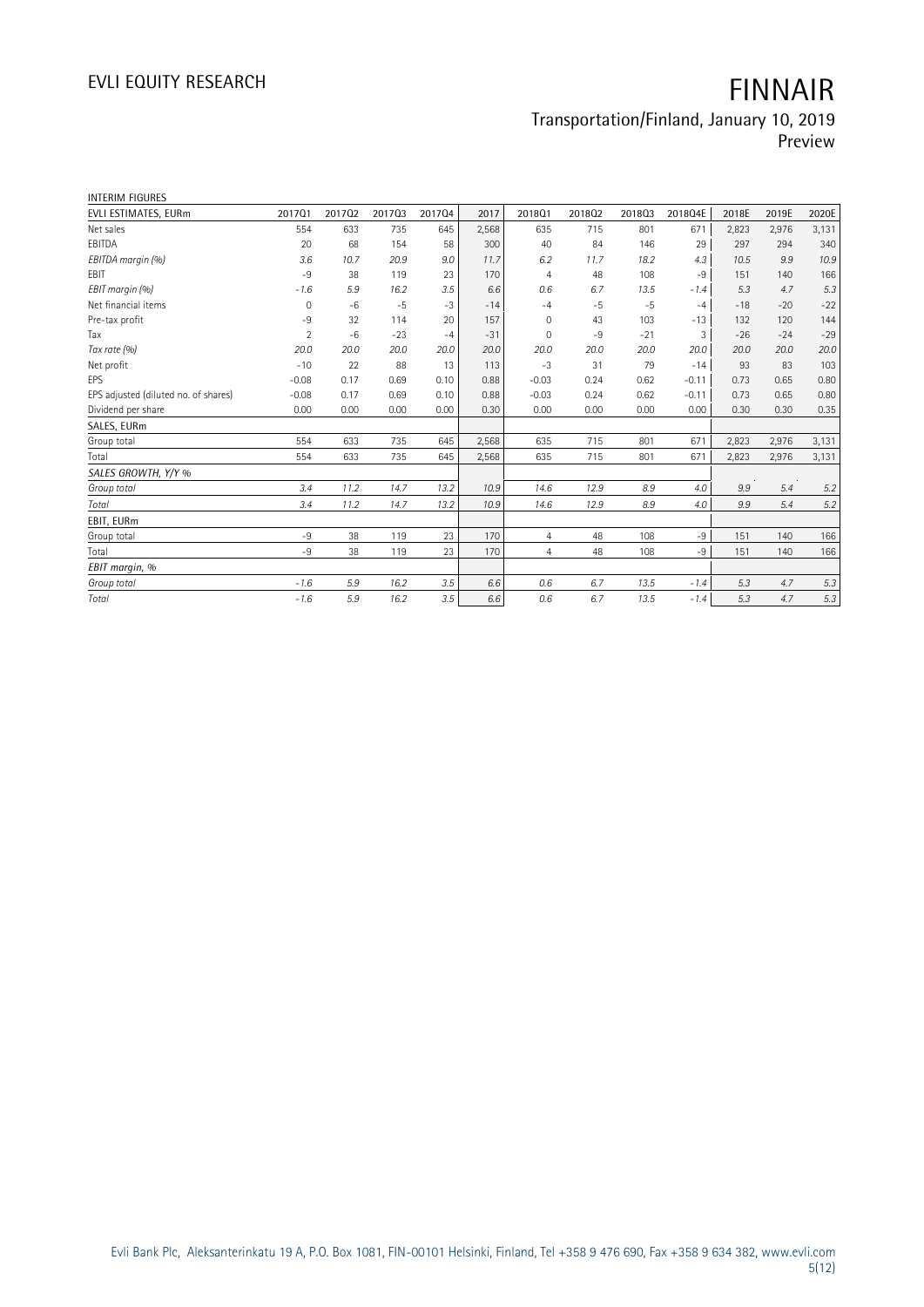# **Transportation/Finland, January 10, 2019**

**Preview**

| INCOME STATEMENT, EURm                                 | 2013                | 2014          | 2015          | 2016                | 2017                  | 2018E               | 2019E          | 2020E          |
|--------------------------------------------------------|---------------------|---------------|---------------|---------------------|-----------------------|---------------------|----------------|----------------|
| Sales                                                  | 2,400               | 2,285         | 2,255         | 2,317               | 2,568                 | 2,823               | 2,976          | 3,131          |
| Sales growth (%)                                       | $-2.0$              | $-4.8$        | $-1.3$        | 2.8                 | 10.9                  | 9.9                 | 5.4            | 5.2            |
| Costs                                                  | $-2,248$            | $-2,187$      | $-2,123$      | $-2,156$            | $-2,269$              | $-2,525$            | $-2,683$       | $-2,791$       |
| Reported EBITDA                                        | 153                 | 98            | 132           | 161                 | 300                   | 297                 | 294            | 340            |
| Extraordinary items in EBITDA                          | $\circ$             | $\mathbf 0$   | $\mathbf 0$   | $\mathbf 0$         | $\mathbf 0$           | 0                   | $\mathbf 0$    | $\mathbf 0$    |
| EBITDA margin (%)                                      | 6.4                 | 4.3           | 5.8           | 6.9                 | 11.7                  | 10.5                | 9.9            | 10.9           |
| Depreciation                                           | $-141$              | $-134$        | $-108$        | $-106$              | $-129$                | $-147$              | $-154$         | $-174$         |
| EBITA                                                  | 12                  | $-36$         | 24            | 55                  | 170                   | 151                 | 140            | 166            |
| Goodwill amortization / writedown                      | $\circ$             | $\mathbf 0$   | $\mathbf 0$   | $\mathbf 0$         | $\mathbf 0$           | $\mathbb O$         | $\mathbf 0$    | $\mathbf 0$    |
| Reported EBIT                                          | 12                  | $-36$         | 24            | 55                  | 170                   | 151                 | 140            | 166            |
| EBIT margin (%)                                        | 0.5                 | $-1.6$        | 1.1           | 2.4                 | 6.6                   | 5.3                 | 4.7            | 5.3            |
| Net financials                                         | 19                  | $-27$         | -8            | $-10$               | $-14$                 | $-18$               | $-20$          | $-22$          |
| Pre-tax profit                                         | 31                  | $-63$         | 15            | 45                  | 157                   | 132                 | 120            | 144            |
| Extraordinary items                                    | $\mathbb O$         | $\mathbf 0$   | $-11$         | $-1$                | $-1$                  | $\mathbb O$         | $\mathbf 0$    | $\mathbf 0$    |
| Taxes                                                  | $-4$                | 13            | $-3$          | $-9$                | $-31$                 | $-26$               | $-24$          | $-29$          |
| Minority shares                                        | $\mathsf{O}\xspace$ | $\mathbf 0$   | $\mathbf 0$   | $\mathbf 0$         | $\mathbf 0$           | $\mathbb O$         | $\mathbf 0$    | $\mathbf 0$    |
| Net profit                                             | 27                  | $-51$         | $-18$         | 19                  | 112                   | 93                  | 83             | 103            |
| <b>BALANCE SHEET, EURm</b>                             |                     |               |               |                     |                       |                     |                |                |
| Assets                                                 |                     |               |               |                     |                       |                     |                |                |
| Fixed assets                                           | 1,358               | 1,053         | 957           | 1,189               | 1,446                 | 1,629               | 1,765          | 1,881          |
| % of sales                                             | 57                  | 46            | 42            | 51                  | 56                    | 58                  | 59             | 60             |
| Goodwill                                               | $\mathsf{O}\xspace$ | $\mathbf 0$   | $\mathbf 0$   | $\mathbf 0$         | $\mathbf 0$           | $\mathsf{O}\xspace$ | $\mathbf 0$    | $\mathbf 0$    |
| % of sales                                             | 0                   | 0             | 0             | 0                   | 0                     | 0                   | 0              | 0              |
| Inventory                                              | 20                  | 15            | 12            | 15                  | 17                    | 19                  | 20             | 21             |
| % of sales                                             | $\mathcal{I}$       | $\mathcal{I}$ | $\mathcal{I}$ | $\mathcal{I}$       | $\mathcal{I}$         | $\mathcal{I}$       | $\mathcal{I}$  | $\mathcal{I}$  |
| Receivables                                            | 281                 | 358           | 364           | 512                 | 460                   | 491                 | 510            | 530            |
| % of sales                                             | 12                  | 16            | 16            | 22                  | 18                    | 17                  | 17             | 17             |
| Liquid funds                                           | 203                 | 426           | 708           | 814                 | 965                   | 1,060               | 1,118          | 1,176          |
| % of sales                                             | 8                   | 19            | 31            | 35                  | 38                    | 38                  | 38             | 38             |
| Total assets                                           | 1,862               | 1,885         | 2,050         | 2,529               | 2,887                 | 3,199               | 3,413          | 3,607          |
| Liabilities                                            |                     |               |               |                     |                       |                     |                |                |
| Equity                                                 | 422                 | 514           | 727           | 857                 | 1,016                 | 1,070               | 1,115          | 1,179          |
| % of sales                                             | 18                  | 23            | 32            | 37                  | 40                    | 38                  | 37             | 38             |
| Deferred taxes                                         | 3                   | $\mathbf 0$   | $\mathbf 0$   | 33                  | 74                    | 74                  | 74             | 74             |
| % of sales                                             | 0                   | 0             | 0             | $\mathcal{I}$       | 3                     | $\sqrt{3}$          | $\overline{2}$ | $\overline{2}$ |
| Interest bearing debt                                  | 593                 | 428           | 346           | 718                 | 719                   | 920                 | 1,055          | 1,152          |
| % of sales                                             | 25                  | 19            | 15            | 31                  | 28                    | 33                  | 35             | 37             |
| Non-interest bearing current liabilities               | 666                 | 601           | 682           | 519                 | 566                   | 622                 | 656            | 690            |
| % of sales                                             | 28                  | 26            | 30            | 22                  | 22                    | 22                  | 22             | 22             |
| Other interest free debt                               | 67                  | 246           | 201           | 339                 | 428                   | 428                 | 428            | 428            |
| % of sales                                             | 3                   | 11            | 9             | 15                  | 17                    | 15                  | 14             | 14             |
| <b>Total liabilities</b>                               | 1,862               | 1,885         | 2,050         | 2,529               | 2,887                 | 3,199               | 3,413          | 3,607          |
| CASH FLOW, EURm                                        |                     |               |               |                     |                       |                     |                |                |
| + EBITDA                                               | 153                 | 98            | 132           | 161                 | 300                   | 297                 | 294            | 340            |
| - Net financial items                                  | 19                  | $-27$         | -8            | $-10$               | $-14$                 | -18                 | $-20$          | $-22$          |
| - Taxes                                                | $-3$                | $\mathbf 0$   | $\mathbb O$   | 33                  | $-1$                  | $-26$               | $-24$          | $-29$          |
| - Increase in Net Working Capital                      | 36                  | $-33$         | 43            | 56                  | 57                    | 23                  | 14             | 14             |
| $+/-$ Other                                            | $-58$               | $-15$         | 5             | $-19$               | 40                    | $-13$               | $-13$          | $-13$          |
| = Cash flow from operations                            | 147                 | 23            | 171           | 220                 | 382                   | 262                 | 251            | 290            |
| - Capex                                                | $-109$              | $-146$        | $-81$         | $-486$              | $-394$                | $-330$              | $-290$         | $-290$         |
| - Acquisitions<br>+ Divestments                        | 0                   | $\mathbf 0$   | $\mathbb O$   | $\mathsf{O}\xspace$ | $\mathbf 0$           | 0                   | $\mathbb O$    | 0              |
|                                                        | 9                   | 268           | 448           | 153                 | 157                   | 0                   | $\mathbb O$    | $\mathbf 0$    |
| = Net cash flow<br>+/- Change in interest-bearing debt | 46<br>5             | 144<br>$-165$ | 538<br>$-81$  | $-113$<br>372       | 146<br>$\overline{1}$ | $-68$<br>202        | $-39$<br>135   | 0<br>96        |
| +/- New issues/buybacks                                | $-162$              | 143           | 231           | 110                 | 60                    | $\mathsf{O}\xspace$ | $\mathbb O$    | $\mathbf 0$    |
| - Paid dividend                                        | $-13$               | $\mathbf 0$   | $\mathbb O$   | $\mathbb O$         | $-13$                 | $-38$               | $-38$          | $-38$          |
| +/- Change in loan receivables                         | 71                  | $-107$        | $-291$        | $-167$              | 79                    | $\mathsf{O}\xspace$ | $\mathbb O$    | $\mathbf 0$    |
| Change in cash                                         | $-53$               | 15            | 397           | 202                 | 273                   | 95                  | 58             | 58             |
|                                                        |                     |               |               |                     |                       |                     |                |                |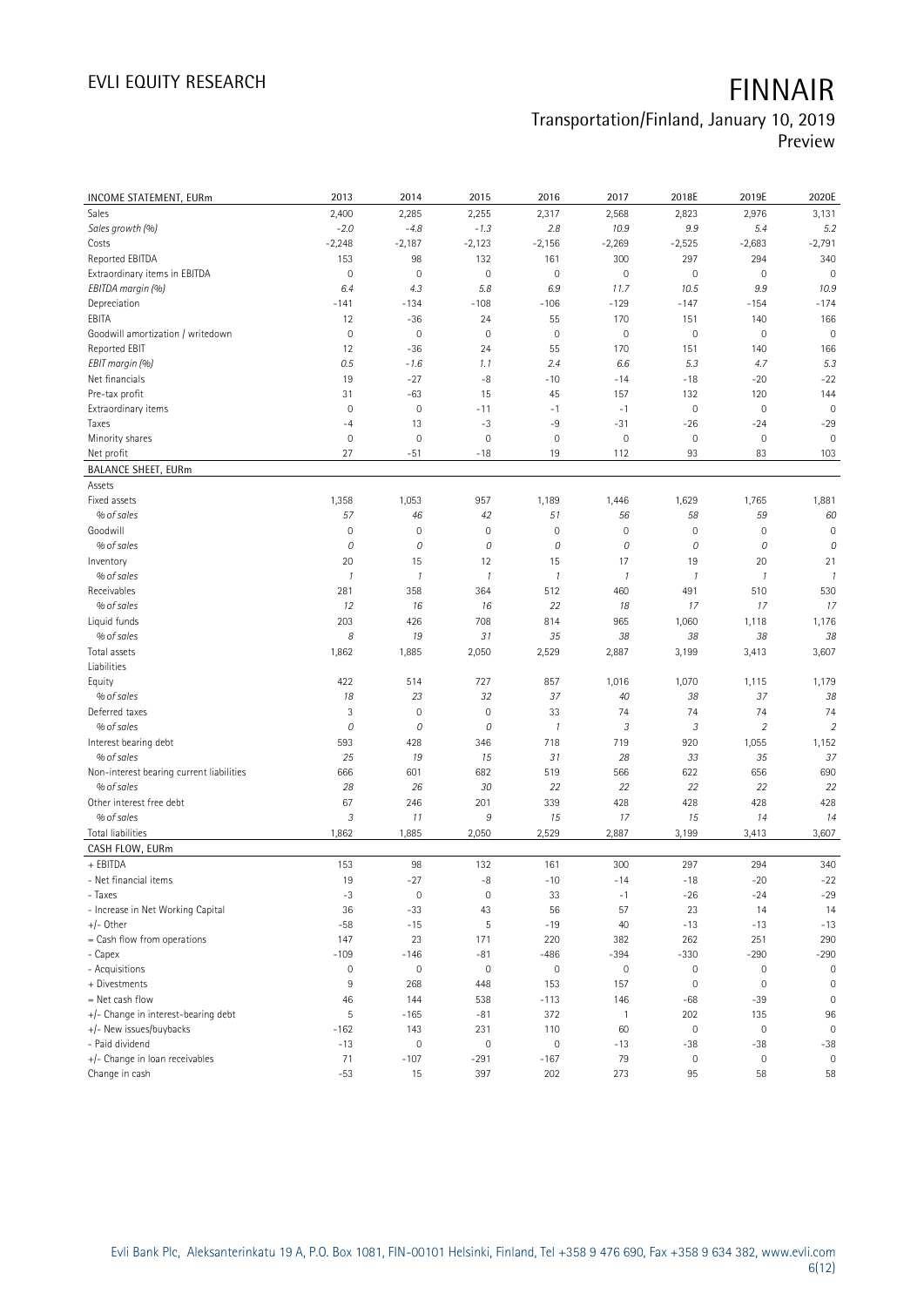## **Transportation/Finland, January 10, 2019**

**Preview**

| <b>KEY FIGURES</b>                  | 2014                | 2015                | 2016           | 2017           | 2018E       | 2019E          | 2020E       |
|-------------------------------------|---------------------|---------------------|----------------|----------------|-------------|----------------|-------------|
| M-cap                               | 318                 | 694                 | 516            | 1,643          | 932         | 932            | 932         |
| Net debt                            | $\mathbf{1}$        | $-362$              | $-96$          | $-246$         | $-140$      | $-62$          | $-24$       |
| Enterprise value                    | 370                 | 332                 | 420            | 1,397          | 792         | 869            | 907         |
| Sales                               | 2,285               | 2,255               | 2,317          | 2,568          | 2,823       | 2,976          | 3,131       |
| EBITDA                              | 98                  | 132                 | 161            | 300            | 297         | 294            | 340         |
| EBIT                                | $-36$               | 24                  | 55             | 170            | 151         | 140            | 166         |
| Pre-tax                             | $-63$               | 15                  | 45             | 157            | 132         | 120            | 144         |
| Earnings                            | $-51$               | $-6$                | 21             | 113            | 93          | 83             | 103         |
| Book value                          | 514                 | 727                 | 857            | 1,016          | 1,070       | 1,115          | 1,179       |
| Valuation multiples                 |                     |                     |                |                |             |                |             |
| EV/sales                            | 0.2                 | 0.1                 | 0.2            | 0.5            | 0.3         | 0.3            | 0.3         |
| EV/EBITDA                           | 3.8                 | 2.5                 | 2.6            | 4.7            | 2.7         | 3.0            | 2.7         |
| EV/EBITA                            | $-10.1$             | 14.0                | 7.6            | 8.2            | 5.3         | 6.2            | 5.5         |
| EV/EBIT                             | $-10.1$             | 14.0                | 7.6            | 8.2            | 5.3         | 6.2            | 5.5         |
| EV/operating cash flow              | 15.9                | 1.9                 | 1.9            | 3.7            | 2.7         | 3.1            | 2.8         |
| EV/cash earnings                    | 7.9                 | 2.3                 | 2.3            | 4.7            | 3.1         | 3.5            | 3.1         |
| P/E                                 | $-6.3$              | $-107.2$            | 24.9           | 14.6           | 10.0        | 11.2           | 9.1         |
| P/E excl. goodwill                  | $-6.3$              | $-107.2$            | 24.9           | 14.6           | 10.0        | 11.2           | 9.1         |
| P/B                                 | 0.6                 | 1.0                 | 0.6            | 1.6            | 0.9         | 0.8            | 0.8         |
| P/sales                             | 0.1                 | 0.3                 | 0.2            | 0.6            | 0.3         | 0.3            | 0.3         |
| P/CF                                | 13.6                | 4.1                 | 2.4            | 4.3            | 3.2         | 3.3            | 2.9         |
| Target EV/EBIT                      | 0.0                 | 0.0                 | 0.0            | 0.0            | 4.9         | 5.8            | 5.1         |
| Target P/E                          | 0.0                 | 0.0                 | 0.0            | 0.0            | 9.4         | 10.4           | 8.5         |
| Target P/B                          | 0.0                 | 0.0                 | 0.0            | 0.0            | $0.8\,$     | 0.8            | 0.7         |
| Per share measures                  |                     |                     |                |                |             |                |             |
|                                     |                     |                     |                |                |             |                |             |
|                                     |                     |                     |                |                |             |                |             |
| Number of shares                    | 128,136             | 128,136             | 128,136        | 128,136        | 128,136     | 128,136        | 128,136     |
| Number of shares (diluted)          | 128,136             | 128,136             | 128,136        | 128,136        | 128,136     | 128,136        | 128,136     |
| EPS                                 | $-0.40$             | $-0.05$             | 0.16           | 0.88           | 0.73        | 0.65           | 0.80        |
| EPS excl. goodwill                  | $-0.40$             | $-0.05$             | 0.16           | 0.88           | 0.73        | 0.65           | 0.80        |
| Cash EPS                            | 0.36                | 1.13                | 1.43           | 2.31           | 1.97        | 1.95           | 2.26        |
| Operating cash flow per share       | 0.18                | 1.33                | 1.71           | 2.98           | 2.26        | 2.18           | 2.50        |
| Capital employed per share          | 3.99                | 2.83                | 5.92           | 5.99           | 7.24        | 8.19           | 8.99        |
| Book value per share                | 4.01                | 5.68                | 6.69           | 7.93           | 8.35        | 8.70           | 9.20        |
| Book value excl. goodwill           | 4.01                | 5.68                | 6.69           | 7.93           | 8.35        | 8.70           | 9.20        |
| Dividend per share                  | 0.00                | 0.00                | 0.10           | 0.30           | 0.30        | 0.30           | 0.35        |
| Dividend payout ratio, %            | 0.0                 | 0.0                 | 61.7           | 34.1           | 41.3        | 46.1           | 43.8        |
| Dividend yield, %                   | 0.0                 | 0.0                 | 2.5            | 2.3            | 4.1         | 4.1            | 4.8         |
| <b>Efficiency measures</b>          |                     |                     |                |                |             |                |             |
| ROE<br>ROCE                         | $-10.8$<br>$-4.1$   | $-1.0$<br>2.4       | 2.6<br>4.2     | 12.0<br>10.3   | 8.9<br>8.1  | 7.6<br>6.7     | 8.9<br>7.4  |
| Financial ratios                    |                     |                     |                |                |             |                |             |
| Capex/sales, %                      | $-5.3$              | $-16.3$             | 14.4           | 9.2            | 11.7        | 9.7            | 9.3         |
| Capex/depreciation excl. goodwill,% | $-90.2$             | $-339.6$            | 314.7          | 183.2          | 224.9       | 188.3          | 166.5       |
| Net debt/EBITDA, book-weighted      | 0.0                 | $-2.7$              | $-0.6$         | $-0.8$         | $-0.5$      | $-0.2$         | $-0.1$      |
| Debt/equity, market-weighted        | 1.3                 | 0.5                 | 1.4            | 0.4            | 1.0         | 1.1            | 1.2         |
| Equity ratio, book-weighted         | 31.5                | 40.6                | 37.8           | 39.1           | 37.2        | 36.3           | 36.3        |
| Gearing                             | 0.00                | $-0.50$             | $-0.11$        | $-0.24$        | $-0.13$     | $-0.06$        | $-0.02$     |
| Number of employees, average        | $\mathsf{O}\xspace$ | $\mathsf{O}\xspace$ | $\mathbf 0$    | 0              | $\mathbf 0$ | $\mathbf 0$    | $\mathbf 0$ |
| Sales per employee, EUR             | $\mathbf 0$         | $\overline{0}$      | $\mathbf{0}$   | $\overline{0}$ | $\mathbf 0$ | $\overline{0}$ | $\mathbf 0$ |
| EBIT per employee, EUR              | $\mathbf 0$         | $\mathbf 0$         | $\overline{0}$ | $\mathbf 0$    | $\mathbf 0$ | $\overline{0}$ | $\mathbf 0$ |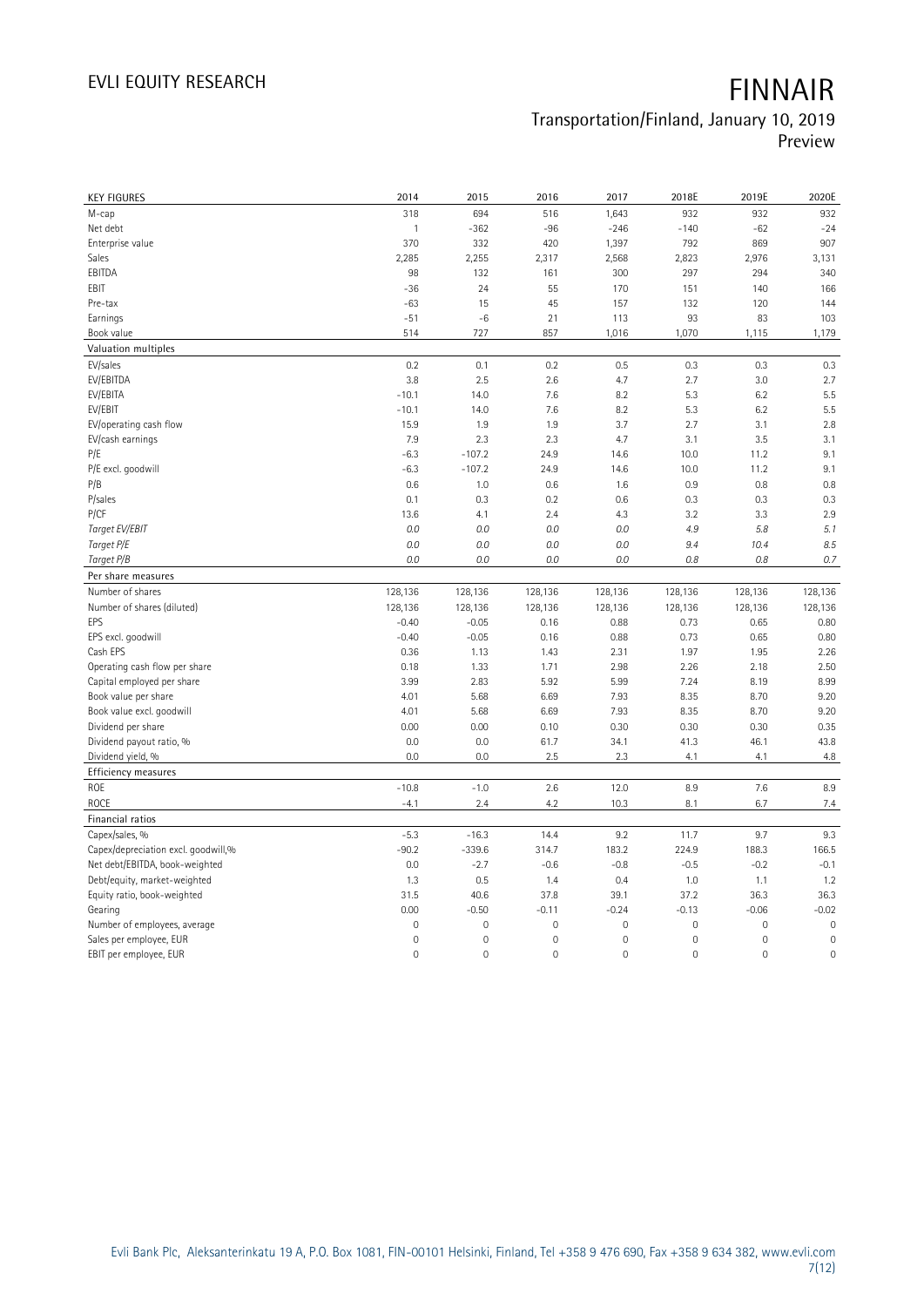**COMPANY DESCRIPTION: Finnair is the Finnish flag carrier airline.**

**INVESTMENT CASE: Finnair has clearly improved its profitability in 2016-2017. Strategy relies on traffic between Asia and Europe with new A350 fleet.**

| <b>OWNERSHIP STRUCTURE</b>                 | <b>SHARES</b> | <b>EURm</b> | 0/0   |
|--------------------------------------------|---------------|-------------|-------|
| Prime Minister's Office                    | 71,515,426    | 519.917     | 55.8% |
| The Local Government Pensions Institution  | 6,200,875     | 45.080      | 4.8%  |
| Tiiviste-Group Oy                          | 2,150,000     | 15.630      | 1.7%  |
| Ilmarinen Mutual Pension Insurance Company | 1,945,000     | 14.140      | 1.5%  |
| The State Pension Fund                     | 1,700,000     | 12.359      | 1.3%  |
| Oy Etra Invest Ab                          | 1,000,000     | 7.270       | 0.8%  |
| Laakkonen Mikko Kalervo                    | 640,000       | 4.653       | 0.5%  |
| Veritas Pension Insurance Company Ltd.     | 607,993       | 4.420       | 0.5%  |
| Varma Mutual Pension Insurance Company     | 382,486       | 2.781       | 0.3%  |
| Finnairin Henkilöstörahasto Hr.            | 293,000       | 2.130       | 0.2%  |
| Ten largest                                | 86,434,780    | 628.381     | 67%   |
| Residual                                   | 41,701,335    | 303.169     | 33%   |
| Total                                      | 128, 136, 115 | 931.550     | 100%  |

 $\overline{\phantom{0}}$ 

**EARNINGS CALENDAR**

**OTHER EVENTS** March 20, 2018 **AGM** 

**COMPANY MISCELLANEOUS** CFO: Pekka Vähähyyppä CFO: Pekka Vähähyyppä IR: Mari Reponen

CEO: Topi Manner Tietotie 9, 01053 FINNAIR (VANTAA AIRPORT)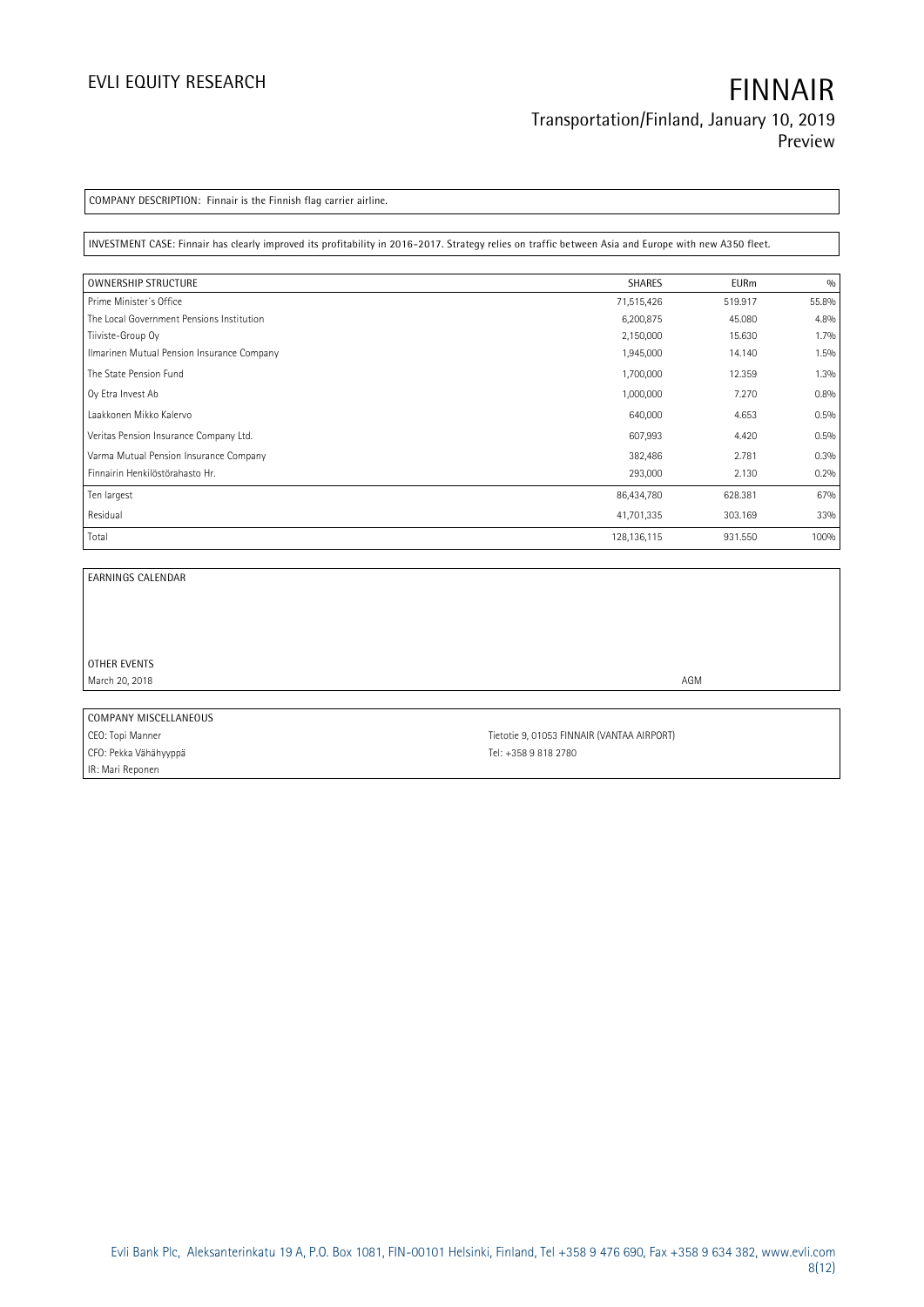## **Transportation/Finland, January 10, 2019 Preview**

DEFINITIONS

| P/E                                                                                                                                                                                       | EPS                                                                                                        |
|-------------------------------------------------------------------------------------------------------------------------------------------------------------------------------------------|------------------------------------------------------------------------------------------------------------|
| Price per share                                                                                                                                                                           | Profit before extraordinary items and taxes                                                                |
| Earnings per share                                                                                                                                                                        | $-$ income taxes $+$ minority interest<br>Number of shares                                                 |
| P/Sales<br>Market cap<br>Sales                                                                                                                                                            | <b>DPS</b><br>Dividend for the financial period per share                                                  |
| P/BV                                                                                                                                                                                      | <b>CEPS</b>                                                                                                |
| Price per share                                                                                                                                                                           | Gross cash flow from operations                                                                            |
| Shareholders' equity $+$ taxed provisions per share                                                                                                                                       | Number of shares                                                                                           |
| P/CF                                                                                                                                                                                      | EV/Share                                                                                                   |
| Price per share                                                                                                                                                                           | Enterprise value                                                                                           |
| Operating cash flow per share                                                                                                                                                             | Number of shares                                                                                           |
| EV (Enterprise value)                                                                                                                                                                     | Sales/Share                                                                                                |
| Market cap + net debt + minority interest at market value                                                                                                                                 | <b>Sales</b>                                                                                               |
| - share of associated companies at market value                                                                                                                                           | Number of shares                                                                                           |
| Net debt<br>Interest bearing debt - financial assets                                                                                                                                      | EBITDA/Share<br>Earnings before interest, tax, depreciation and amortisation<br>Number of shares           |
| EV/Sales                                                                                                                                                                                  | EBIT/Share                                                                                                 |
| Enterprise value                                                                                                                                                                          | Operating profit                                                                                           |
| Sales                                                                                                                                                                                     | Number of shares                                                                                           |
| EV/EBITDA                                                                                                                                                                                 | EAFI/Share                                                                                                 |
| Enterprise value                                                                                                                                                                          | Pretax profit                                                                                              |
| Earnings before interest, tax, depreciation and amortisation                                                                                                                              | Number of shares                                                                                           |
| EV/EBIT                                                                                                                                                                                   | Capital employed/Share                                                                                     |
| Enterprise value                                                                                                                                                                          | Total assets - non interest bearing debt                                                                   |
| Operating profit                                                                                                                                                                          | Number of shares                                                                                           |
| Div yield, %<br>Dividend per share<br>Price per share                                                                                                                                     | Total assets<br>Balance sheet total                                                                        |
| Payout ratio, %                                                                                                                                                                           | Interest coverage (x)                                                                                      |
| Total dividends                                                                                                                                                                           | Operating profit                                                                                           |
| Earnings before extraordinary items and taxes - income taxes + minority interest                                                                                                          | Financial items                                                                                            |
| Net cash/Share                                                                                                                                                                            | Asset turnover (x)                                                                                         |
| Financial assets $-$ interest bearing debt                                                                                                                                                | Turnover                                                                                                   |
| Number of shares                                                                                                                                                                          | Balance sheet total (average)                                                                              |
| ROA, %<br>Operating profit + financial income + extraordinary items<br>Balance sheet total - interest free short term debt<br>- long termadvances received and accounts payable (average) | Debt/Equity, %<br>Interest bearing debt<br>Shareholders' equity $+$ minority interest $+$ taxed provisions |
| ROCE, %                                                                                                                                                                                   | Equity ratio, %                                                                                            |
| Profit before extraordinary items + interest expenses + other financial costs                                                                                                             | Shareholders' equity + minority interest + taxed provisions                                                |
| Balance sheet total - non interest bearing debt (average)                                                                                                                                 | Total assets - interest free loans                                                                         |
| ROE, %<br>Profit before extraordinary items and taxes - income taxes<br>Shareholders' equity + minority interest + taxed provisions (average)                                             | CAGR, %<br>Cumulative annual growth rate $=$ Average growth per year                                       |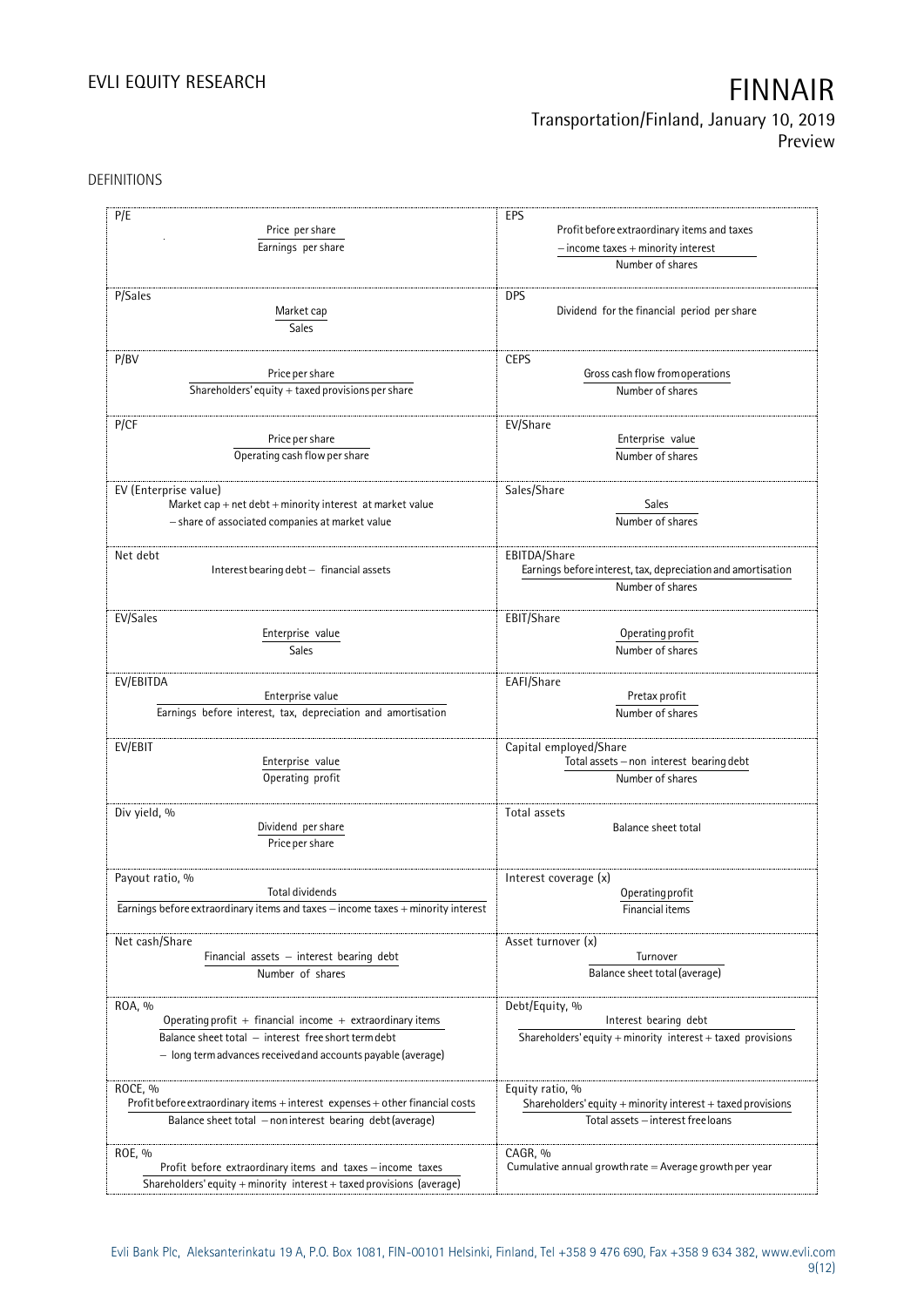## **EVLI EQUITY RESEARCH FINNAIR Transportation/Finland, January 10, 2019 Preview**

Important Disclosures Evli Research Partners Plc ("ERP") uses 12-month target prices. Target prices are defined by utilizing analytical techniques based on financial theory including (but not limited to) discounted cash flow analysis and comparative valuation. The selection of valuation methods depends on different circumstances. Target prices may be altered on the basis of new information coming to light in the underlying company or changes in interest rates, changes in foreign exchange rates, other securities prices or market indices or outlook for the aforementioned factors or other factors that may change the conditions of financial markets. Recommendations and changes by analysts are available at https://research.evli.com/JasperAllModels.action?authParam=key;461&tauthParam=x;G3rNagWrtf7K&tauthType=3 Detailed information about the valuation or methodology and the underlying assumptions is accessible via ERP: [http://research.evli.com](http://research.evli.com/) Investment recommendations are defined as follows: Target price compared to share price Recommendation<br>  $\leq -10\%$ < -10 % SELL  $-10 - (+10) \%$  HOL<br> $> 10 \%$  RIIY  $> 10\%$ ERP's investment recommendation of the analyzed company is in general updated 2 – 4 per year. 60% 56% 50% 40%  $33%$ 30% 20% 10% 10%  $0%$ Hold Sel Buy The graph above shows the distribution of ERP's recommendations of companies under coverage in 16th of April 2018. If recommendation is not given, it is not mentioned here.

### Name(s) of the analyst(s): Häyhä

This research report has been prepared by Evli Research Partners Plc ("ERP" or "Evli Research"). ERP is a subsidiary of Evli Bank Plc. Production of the investment recommendation has been concluded on [10.1.2019, 8:00]. This report has been published on [10.1.2019, 9:15].

None of the analysts contributing to this report, persons under their guardianship or corporations under their control have a position in the shares of the company or related securities.

The date and time for any price of financial instruments mentioned in the recommendation refer to the previous trading day's closing price(s) unless otherwise stated in the report.

Each analyst responsible for the content of this report assures that the expressed views accurately reflect the personal views of each analyst on the covered companies and securities. Each analyst assures that (s)he has not been, nor are or will be, receiving direct or indirect compensation related to the specific recommendations or views contained in this report.

Companies in the Evli Group, affiliates or staff of companies in the Evli Group, may perform services for, solicit business from, hold long or short positions in, or otherwise be interested in the investments (including derivatives) of any company mentioned in the publication or report.

Neither ERP nor any company within the Evli Group have managed or co-managed a public offering of the company's securities during the last 12 months prior to, received compensation for investment banking services from the company during the last 12 months prior to the publication of the research report.

ERP may pursue an assignment from the issuer(s) of the financial instruments mentioned in the recommendation or this report. These assignments may have a limited economic or financial impact on ERP and/or Evli. Under such assignments ERP may perform services including, but not limited to, arranging investor meetings or –events, investor relations communication advisory and production of research material.

ERP has signed an agreement with the issuer of the financial instruments mentioned in the recommendation, which includes production of research reports. This assignment has a limited economic and financial impact on ERP and/or Evli. Under the assignment ERP performs services including, but not limited to, arranging investor meetings or –events, investor relations communication advisory and production of research material.

ERP or another company within the Evli Group does not have an agreement with the company to perform market making services.

For the prevention and avoidance of conflicts of interests with respect to this report, there is an information barrier (Chinese wall) between Investment Research and Corporate Finance units concerning unpublished investment banking services to the company. The remuneration of the analyst(s) is not tied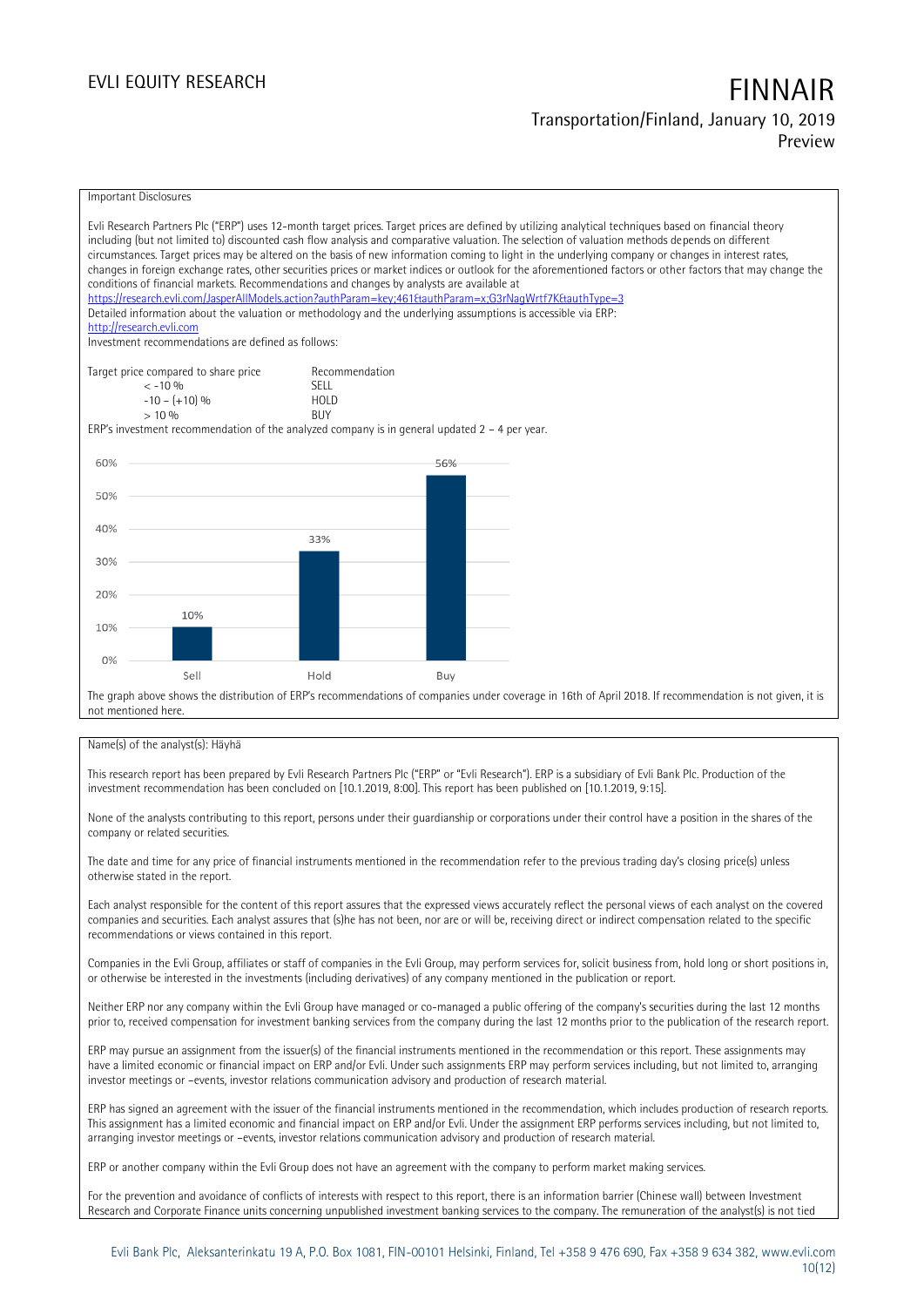## **EVLI EQUITY RESEARCH FINNAIR Transportation/Finland, January 10, 2019 Preview**

directly or indirectly to investment banking transactions performed by Evli Bank Plc or any company within Evli Group.

This report has not been disclosed to the company prior to its dissemination.

This report is provided and intended for informational purposes only and may not be used or considered under any circumstances as an offer to sell or buy any securities or as advice to trade any securities.

This report is based on sources ERP considers to be correct and reliable. The sources include information providers Reuters and Bloomberg, stock-exchange releases from the companies and other company news, Statistics Finland and articles in newspapers and magazines. However, ERP does not guarantee the materialization, correctness, accuracy or completeness of the information, opinions, estimates or forecasts expressed or implied in the report. In addition, circumstantial changes may have an influence on opinions and estimates presented in this report. The opinions and estimates presented are valid at the moment of their publication and they can be changed without a separate announcement. Neither ERP nor any company within the Evli Group are responsible for amending, correcting or updating any information, opinions or estimates contained in this report. Neither ERP nor any company within the Evli Group will compensate any direct or consequential loss caused by or derived from the use of the information represented in this publication.

All information published in this report is for the original recipient's private and internal use only. ERP reserves all rights to the report. No part of this publication may be reproduced or transmitted in any form or by any means, electronic, mechanical, photocopying, recording or otherwise, or stored in any retrieval system of any nature, without the written permission of ERP.

This report or its copy may not be published or distributed in Australia, Canada, Hong Kong, Japan, New Zealand, Singapore or South Africa. The publication or distribution of this report in certain other jurisdictions may also be restricted by law. Persons into whose possession this report comes are required to inform themselves about and to observe any such restrictions.

Evli Bank Plc is not registered as a broker-dealer with the U. S. Securities and Exchange Commission ("SEC"), and it and its analysts are not subject to SEC rules on securities analysts' certification as to the currency of their views reflected in the research report. Evli Bank is not a member of the Financial Industry Regulatory Authority ("FINRA"). It and its securities analysts are not subject to FINRA's rules on Communications with the Public and Research Analysts and Research Reports and the attendant requirements for fairness, balance and disclosure of potential conflicts of interest. This research report is only being offered in U.S. by Auerbach Grayson & Company, LLC (Auerbach Grayson) to Major U.S. Institutional Investors and is not available to, and should not be used by, any U.S. person or entity that is not a Major U.S. Institutional Investor. Auerbach Grayson is a broker-dealer registered with the U.S. Securities and Exchange Commission and is a member of the FINRA. U.S. entities seeking more information about any of the issuers or securities discussed in this report should contact Auerbach Grayson. The securities of non-U.S. issuers may not be registered with or subject to SEC reporting and other requirements.

ERP is not a supervised entity but its parent company Evli Bank Plc is supervised by the Finnish Financial Supervision Authority.